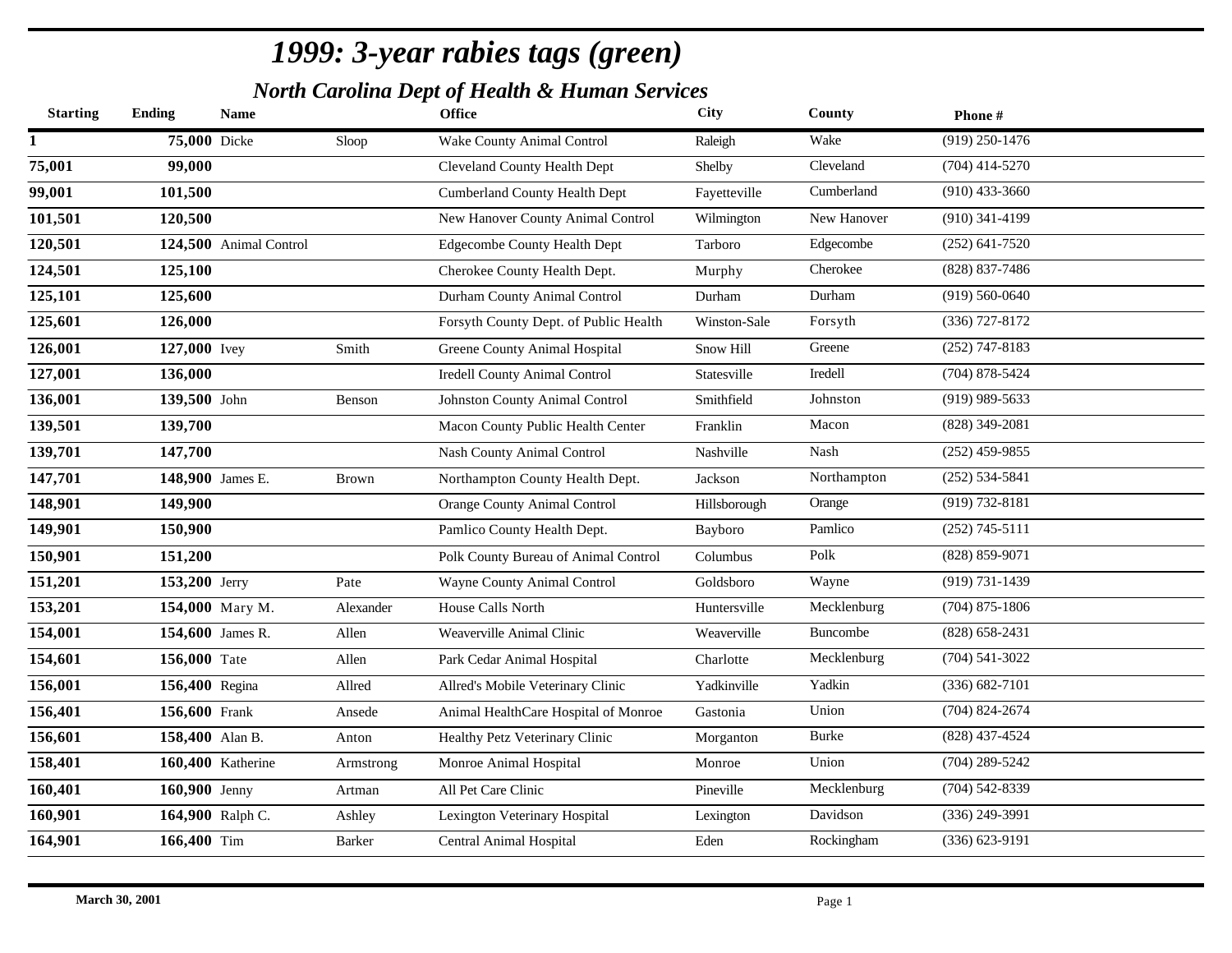*North Carolina Dept of Health & Human Services*

| <b>Starting</b> | <b>Ending</b>    | <b>Name</b>         |                 | <b>Office</b>                          | City           | County       | Phone#             |
|-----------------|------------------|---------------------|-----------------|----------------------------------------|----------------|--------------|--------------------|
| 166,401         | 167,200 Mitch    |                     | <b>Barnes</b>   | <b>Topsail Animal Hospital</b>         | Hampstead      | Pender       | $(910)$ 270-4401   |
| 167,201         |                  | 168,600 William A.  | Beck            | Independence Veterinary Clinic         | Charlotte      | Mecklenburg  | $(704)$ 841-1313   |
| 168,601         |                  | 170,600 James Lee   | Beckworth       | Ashe Animal Clinic                     | Jefferson      | Ashe         | $(336)$ 246-2341   |
| 170,601         | 172,000 Rick     |                     | Beldegreen      | Newell Hickory Animal Hospital         | Charlotte      | Mecklenburg  | $(704) 596 - 0101$ |
| 172,001         | 174,000 Guy      |                     | Beretich        | Cape Fear Valley Animal Hospital       | Dunn           | Harnett      | $(910) 892 - 3540$ |
| 174,001         | 176,600 John     |                     | Bianco          | Quail Roost Veterinary Hospital        | Rougemont      | Durham       | $(919)$ 471-4103   |
| 176,601         |                  | 177,600 David R.    | Bird            | Morehead Animal Hospital               | Morehead Cit   | Carteret     | $(252)$ 726-0181   |
| 177,601         |                  | 178,600 Kathleen M. | <b>Bissell</b>  | Charlotte Cat Clinic                   | Charlotte      | Mecklenburg  | $(704)$ 375-7558   |
| 178,601         | 179,200 Julia R. |                     | <b>Black</b>    | North Wayne Animal Hospital            | Pikeville      | Wayne        | $(919)$ 242-6044   |
| 179,201         |                  | 180,200 Jerry M.    | <b>Boles</b>    | Carmel Animal Hospital                 | Charlotte      | Mecklenburg  | $(704) 541 - 0043$ |
| 180,201         |                  | 181,400 John M.     | Booker          | Johnston Animal Hospital               | Smithfield     | Johnston     | $(919)$ 934-3511   |
| 181,401         |                  | 181,800 Susan K.    | Booker          | Fullwood Animal Hospital               | Matthews       | Mecklenburg  | $(704)$ 847-2400   |
| 181,801         |                  | 183,000 Gary T.     | <b>Boston</b>   | Countryside Pet Hospital               | Conover        | Catawba      | $(828)$ 465-7387   |
| 183,001         | 183,400 Zane C.  |                     | <b>Bowles</b>   | <b>Stanly Animal Clinic</b>            | Albemarle      | Stanly       | $(704)$ 982-8611   |
| 183,401         |                  | 183,600 Diana L.    | Bowman          | Iredell Companion Animal Hospital PC   | Statesville    | Iredell      | $(704)$ 872-4090   |
| 183,601         | 183,800 Jim      |                     | Boyd            | c/o K. Smith Craven Co. Animal Control | New Bern       | Craven       | $(252)$ 447-4018   |
| 183,801         | 184,000 Karen    |                     | <b>Bradler</b>  | <b>Animal House Calls</b>              | Wilmington     | New Hanover  | $(910) 686 - 4806$ |
| 184,001         | 184,200 Mike     |                     | <b>Bridges</b>  |                                        | Grover         | Cleveland    | $(704)$ 937-3300   |
| 184,201         | 185,000 Clyde    |                     | <b>Brooks</b>   | Mountain View Veterinary Hospital      | <b>Brevard</b> | Transylvania | (828) 884-4775     |
| 185,001         | 186,000 D.E.     |                     | <b>Brooks</b>   | Pembroke Veterinary Hospital           | Pembroke       | Robeson      | $(910) 521 - 3431$ |
| 186,001         | 186,200 Kim      |                     | <b>Browning</b> | New Hope Animal HealthCare Hospital    | Gastonia       | Gaston       | $(704)$ 824-2674   |
| 186,201         | 187,200 Robert   |                     | <b>Browning</b> | Cherryville Animal Hospital, PA        | Cherryville    | Gaston       | $(704)$ 435-5475   |
| 187,201         | 187,400 Joanne   |                     | <b>Bryla</b>    | China Grove Animal Hospital            | China Grove    | Rowan        | $(704)$ 857-1017   |
| 187,401         |                  | 188,000 George P.   | <b>Bullock</b>  | <b>Bullock Animal Clinic</b>           | New Bern       | Craven       | $(252)$ 637-6161   |
| 188,001         |                  | 188,600 Paula K.    | <b>Bullock</b>  | Greenwood Veterinary Hospital          | Durham         | Durham       | $(919) 544 - 8297$ |
| 188,601         | 189,400 Jeff     |                     | Burroughs       | Columbus Veterinary Hospital           | Cerro Gordo    | Columbus     | $(910) 654 - 6952$ |
| 189,401         | 190,400 Donald   |                     | Campbell        | Animal Care Center of New Bern         | New Bern       | Craven       | $(252)$ 636-5040   |
| 190,401         |                  | 191,600 Donald F.   | Campbell        | Craven Animal Hospital                 | New Bern       | Craven       | $(252) 637 - 4541$ |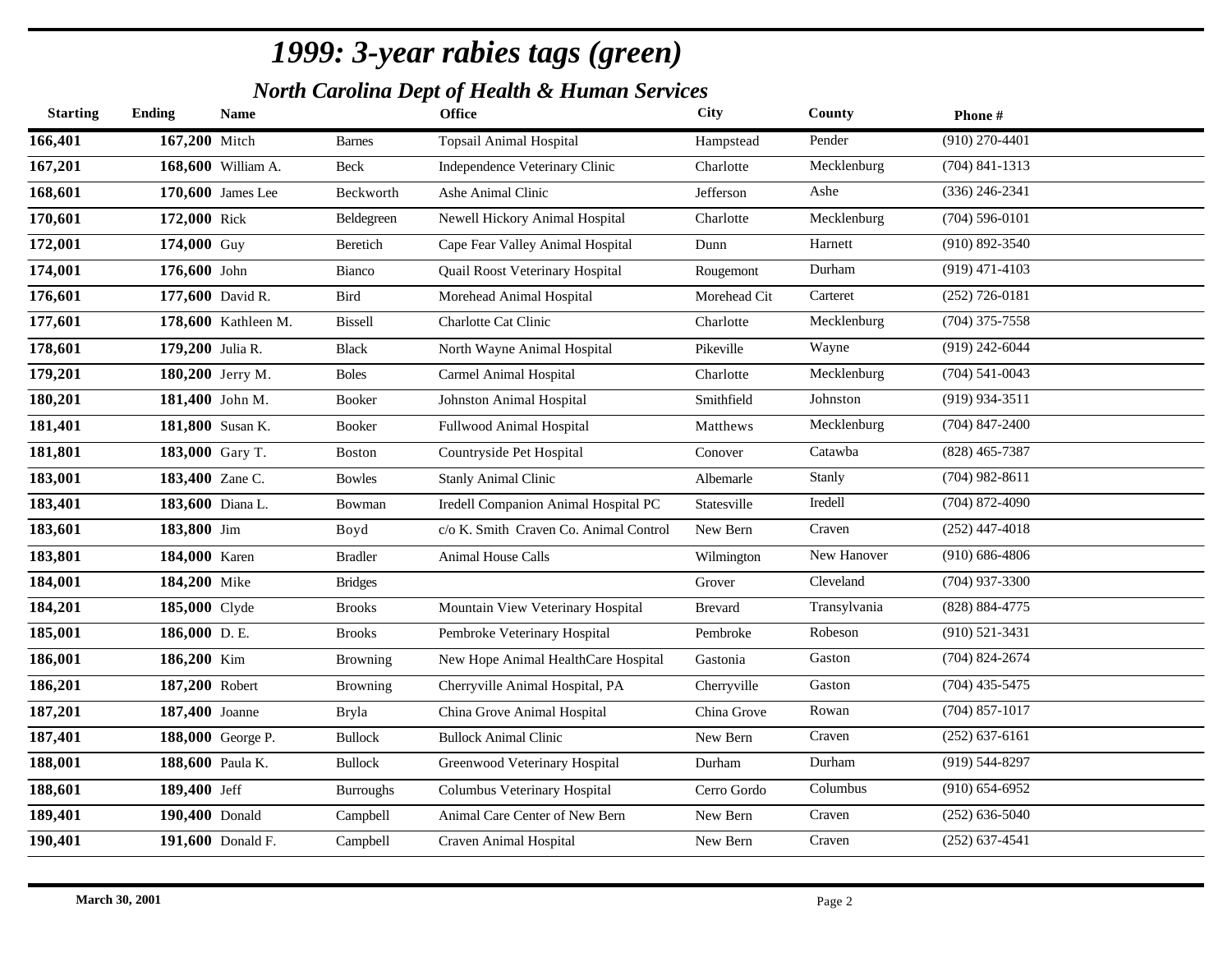*North Carolina Dept of Health & Human Services*

| <b>Starting</b> | <b>Ending</b>   | <b>Name</b>        |              | <b>Office</b>                          | City               | County      | Phone#             |
|-----------------|-----------------|--------------------|--------------|----------------------------------------|--------------------|-------------|--------------------|
| 191,601         | 192,100 Beverly |                    | Cannady      | Little Mountain Veterinary Clinic      | Denver             | Catawba     | (828) 489-2444     |
| 192,101         | 193,100 William |                    | Caudle       | Caudle Veterinary Hospital             | Charlotte          | Mecklenburg | $(704)$ 332-2197   |
| 193,101         | 194,100 William |                    | Caudle       | <b>Plantation Animal Clinic</b>        | Matthews           | Mecklenburg | $(704)$ 841-2225   |
| 194,101         | 196,100 Richard |                    | Coe, Jr.     | Animal Medical Hospital                | Charlotte          | Mecklenburg | (704) 334-4684     |
| 196,101         |                 | 197,100 L. Kathryn | Combs        | Lewis Veterinary Clinic                | Lumberton          | Robeson     | $(910)$ 735-5562   |
| 197,101         |                 | 199,100 Larry D.   | Cooper       | Pasquotank Animal Hospital             | Elizabeth Cit      | Pasquotank  | $(252)$ 264-3371   |
| 199,101         | 199,400 William |                    | Cooper       | St. Francis Hospital for Animals       | Charlotte          | Mecklenburg | $(704)$ 527-2030   |
| 199,401         | 199,600 Stan    |                    | Corbin       | Pleasant Garden Veterinary Hospital    | Greensboro         | Guilford    | $(336)$ 676-8387   |
| 199,601         | 200,000 Carl    |                    | Cornell      | Sardis Animal Clinic                   | Charlotte          | Mecklenburg | $(704)$ 847-4796   |
| 200,001         | 201,000 John G. |                    | Cranford     | Peachtree Veterinary Hospital          | Murphy             | Cherokee    | (828) 837-2396     |
| 201,001         |                 | 201,200 George B.  | Creed        | Crossroads Animal Hospital PA          | Dallas             | Gaston      | $(704)$ 922-7607   |
| 201,201         | 202,200 S.J.    |                    | Dalrymple    | Oak Grove Animal Hospital              | Durham             | Durham      | $(919) 598 - 0001$ |
| 202,201         |                 | 203,200 G. Odell   | Dalton, Jr.  | Central Animal Hospital                | Fayetteville       | Cumberland  | $(910)$ 484-5104   |
| 203,201         |                 | 205,200 Craig T.   | Darkow       | Tar River Animal Hospital              | Washington         | Beaufort    | $(252)$ 946-2417   |
| 205,201         |                 | 206,700 George D.  | Davis, III   | Franklin Animal Clinic                 | Louisburg          | Franklin    | $(919)$ 496-2638   |
| 206,701         |                 | 206,900 Laurel M.  | Davis        | Asheville Veterinary House Calls (r)   | Asheville          | Buncombe    | $(828)$ 254-2221   |
| 206,901         |                 | 210,900 Martha S.  | Davis        | Monroe Road Animal                     | Charlotte          | Mecklenburg | $(704)$ 333-3336   |
| 210,901         | 213,400 John    |                    | Debord       | Twin Oaks Veterinary Hospital          | Sparta             | Alleghany   | $(336)$ 372-8744   |
| 213,401         | 214,600 Michael |                    | Deese        | <b>Baird Animal Hospital</b>           | Lumberton          | Robeson     | $(910)$ 739-4998   |
| 214,601         | 215,000 Wally   |                    | Diehl        | Legion Road Animal Clinic              | Chapel Hill        | Orange      | $(919)$ 933-3331   |
| 215,001         | 217,800 Wally   |                    | Diehl        | Timberlyne Animal Clinic               | Chapel Hill        | Orange      | $(919)$ 968-3047   |
| 217,801         |                 | 219,800 Kenneth M. | <b>Dills</b> | Triangle Veterinary Hospital           | Durham             | Durham      | $(919)$ 489-2391   |
| 219,801         | 221,800 Allan   |                    | Dozier       | Hickory Grove Animal Hospital          | Charlotte          | Mecklenburg | $(704)$ 563-5858   |
| 221,801         | 223,800 Doug    |                    | Elledge      | Redwood Animal Hospital, PA            | Asheville          | Buncombe    | $(828)$ 298-1846   |
| 223,801         | 224,000 Mark    |                    | Epstein      | Forestbrook Animal Healthcare Hospital | Gastonia           | Gaston      | $(704)$ 867-8318   |
| 224,001         | 224,200 Barbara |                    | Farmer       | Linville Animal Hospital               | Linville           | Avery       | (828) 733-0672     |
| 224,201         |                 | 224,400 Margaret   | Federhart    | Whispering Waters Animal Clinic        | <b>Blowing Roc</b> | Watauga     | $(828) 295 - 9181$ |
| 224,401         | 224,600 Randy   |                    | Fisher       | Veterinary House Calls of Hickory      | Hickory            | Catawba     | $(828)$ 315-1998   |
|                 |                 |                    |              |                                        |                    |             |                    |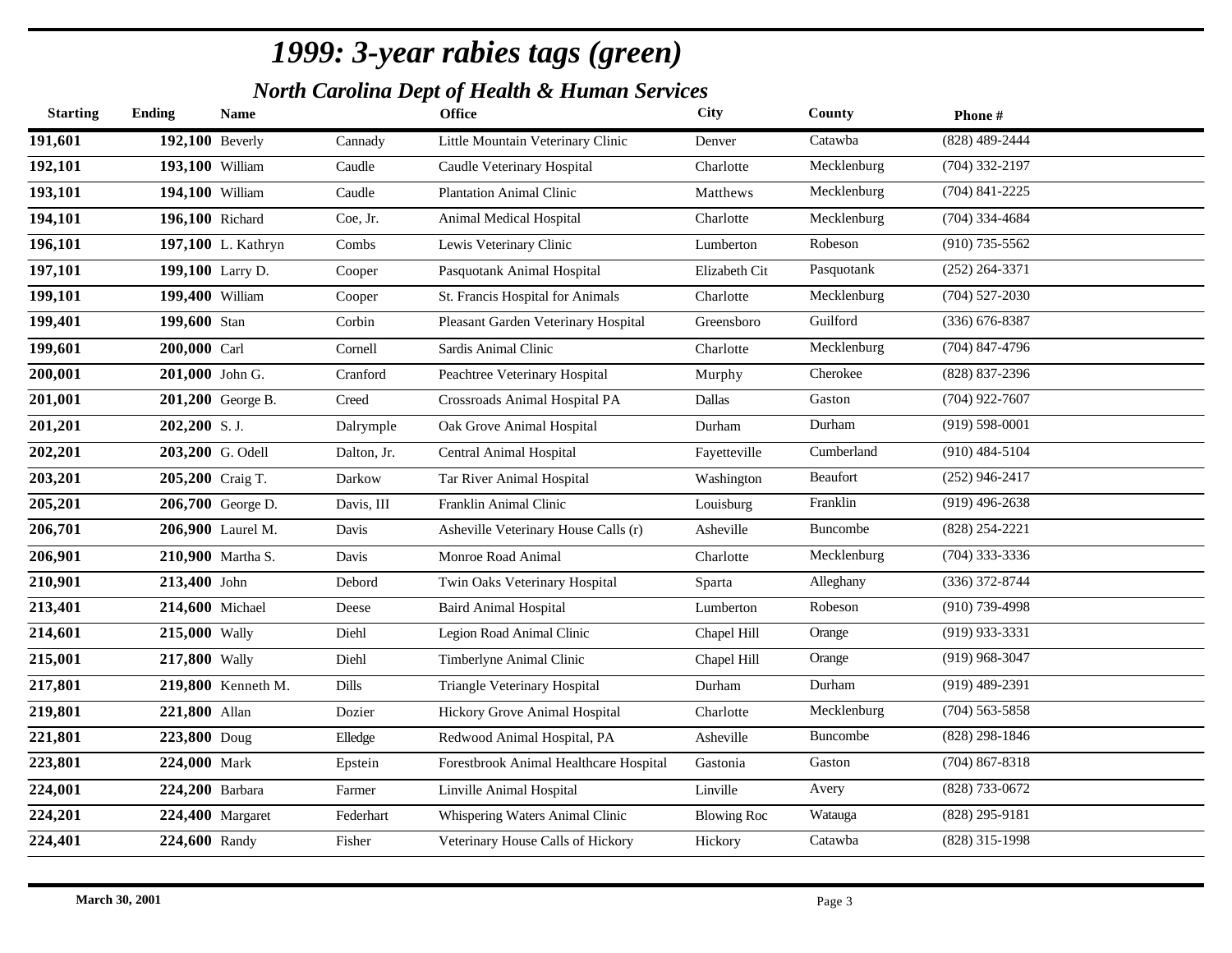*North Carolina Dept of Health & Human Services*

| <b>Starting</b> | <b>Ending</b>   | <b>Name</b>         |             | <b>Office</b>                         | City                 | County        | Phone#             |
|-----------------|-----------------|---------------------|-------------|---------------------------------------|----------------------|---------------|--------------------|
| 224,601         |                 | 226,100 Earnest L.  | Forbes      | Anson Animal Hospital                 | Wadesboro            | Anson         | $(704)$ 694-4444   |
| 226,101         |                 | 229,700 Stephen E.  | Foster      | Foster Animal Hospital, PA            | Concord              | Cabarrus      | $(704) 786 - 0104$ |
| 229,701         | 232,300 Joel L. |                     | <b>Fox</b>  | Abri Veterinary Hospital              | Winston-Sale         | Forsyth       | $(336)$ 785-9228   |
| 232,301         |                 | 233,700 Charles E.  | Franklin    | Academy Animal Hospital, PA           | Jacksonville         | Onslow        | $(910)$ 353-3131   |
| 233,701         | 234,100 Paul    |                     | Freer       | Freer Animal Hospital                 | Mt. Airy             | Surry         | $(336) 786 - 5197$ |
| 234,101         |                 | 236,700 Glenn D.    | Baron       | <b>Matthews Animal Clinic</b>         | Matthews             | Mecklenburg   | $(704)$ 847-9856   |
| 236,701         |                 | 237,700 Donald L.   | Fuller      | <b>Caswell Veterinary Service</b>     | Yanceyville          | Caswell       | $(336) 694 - 6321$ |
| 237,701         | 237,800 J.A.    |                     | Gardner     | Large Animal Medicine & Surgery       | Salisbury            | Rowan         | $(704)$ 637-0546   |
| 237,801         |                 | 238,800 Debra L.    | Garing      | Elkin Veterinary Clinic               | Elkin                | Wilkes        | $(336) 835 - 1853$ |
| 238,801         | 239,200 Kim D.  |                     | Gemeinhardt | Latitude 36 Mobile Vet. Services      | Germanton            | <b>Stokes</b> | $(336) 593 - 5422$ |
| 239,201         |                 | 240,000 Barry T.    | George      | Archdale Animal Hospital              | Charlotte            | Mecklenburg   | $(704)$ 522-2333   |
| 240,001         | 243,000 Janet   |                     | Gerardot    | Mint Hill Animal Clinic               | Charlotte            | Mecklenburg   | $(704) 545 - 3422$ |
| 243,001         |                 | 243,400 James B.    | Gill        | Wilkinson Animal Hospital             | Lowell               | Gaston        | $(704)$ 824-9876   |
| 243,401         |                 | 244,400 Denise R.   | Glander     | Lake Hickory Veterinary Hospital      | <b>Granite Falls</b> | Caldwell      | $(828)$ 396-7002   |
| 244,401         |                 | 245,600 Robert Lee  | Glenn       | Indian Trail Animal Hospital          | <b>Indian Trail</b>  | Union         | $(704)$ 821-7040   |
| 245,601         | 245,900 Robert  |                     | Gochnauer   | Large Animal Clinic                   | Cornelius            | Mecklenburg   | $(704)$ 895-8820   |
| 245,901         | 247,500 Elyse   |                     | Goldman     | Tar River Veterinary Hospital         | Franklinton          | Franklin      | $(919)$ 494-5500   |
| 247,501         |                 | 249,300 Alfred Mark | Green       | Mallard Creek Animal Hospital         | Charlotte            | Mecklenburg   | $(704)$ 598-6525   |
| 249,301         |                 | 250,300 Benjamin L. | Greene      | McDowell Veterinary Clinic            | Marion               | McDowell      | $(828)$ 652-8471   |
| 250,301         | 251,500 Olivia  |                     | Guzman      | X-way Road Animal Hospital            | Laurinburg           | Scotland      | $(910)$ 276-5300   |
| 251,501         |                 | 252,700 J. Royce    | Hagaman     | Hagaman Animal Hospital, Inc.         | Charlotte            | Mecklenburg   | $(704)$ 523-3457   |
| 252,701         |                 | 252,900 Mark W.     | Hamrick     | Lexington Large Animal                | Lexington            | Davidson      | $(336)$ 787-4901   |
| 252,901         |                 | 253,500 Robert S.   | Hanes, Jr.  | Davis Lake Animal Hospital            | Charlotte            | Mecklenburg   | $(704)$ 599-0405   |
| 253,501         |                 | 254,900 Richard W.  | Hawkins     | Colony Park Animal Hospital           | Durham               | Durham        | $(919)$ 489-9156   |
| 254,901         | 255,300 Dick    |                     | Hay         | Paw Creek Animal Health Care Hospital | Gastonia             | Mecklenburg   | $(704)$ 824-2674   |
| 255,301         | 256,100 Kathy   |                     | Haywood     | Montgomery Animal Clinic              | Troy                 | Montgomery    | $(910) 572 - 3781$ |
| 256,101         | 257,600 D.J.    |                     | Hemstreet   | Morganton Animal Clinic               | Morganton            | <b>Burke</b>  | (828) 733-9265     |
| 257,601         |                 | 257,800 Lloyd D.    | Heron       | Flat River Veterinary Hospital        | Rougemont            | Durham        | $(919)$ 477-4210   |
|                 |                 |                     |             |                                       |                      |               |                    |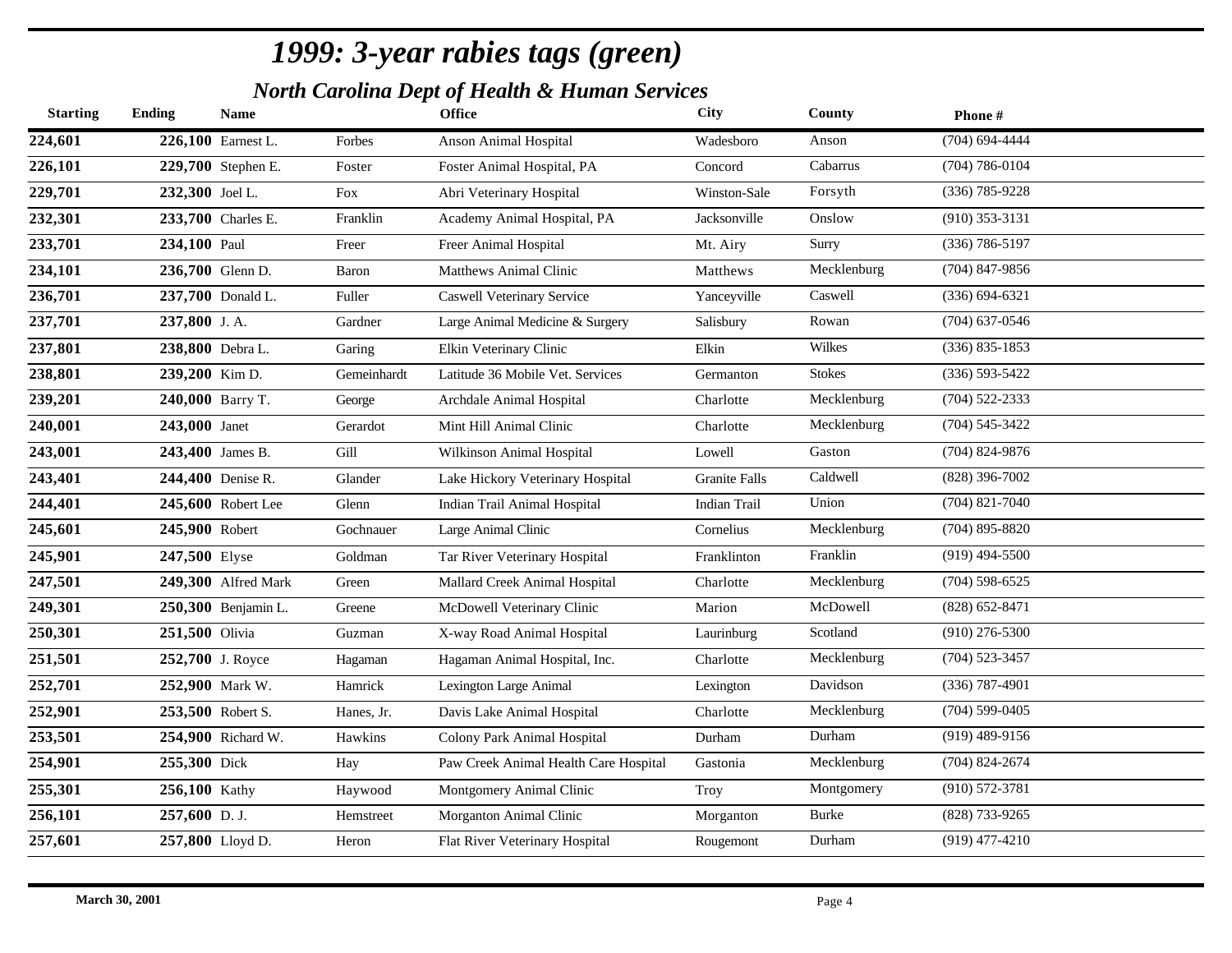*North Carolina Dept of Health & Human Services*

| <b>Starting</b> | <b>Ending</b>   | <b>Name</b>          |             | <b>Office</b>                               | <b>City</b>         | County      | Phone#             |
|-----------------|-----------------|----------------------|-------------|---------------------------------------------|---------------------|-------------|--------------------|
| 257,801         |                 | 258,800 Bryan C.     | Hight       | Hight Veterinary Hospital, PA               | Charlotte           | Mecklenburg | $(704)$ 595-9377   |
| 258,801         |                 | 259,800 Kenneth W.   | Hill        | Animal Hospital                             | Hickory             | Catawba     | (828) 322-1135     |
| 259,801         |                 | 261,000 Roger R.     | Holt        | East Bend Animal Clinic                     | East Bend           | Yadkin      | $(336) 699 - 8344$ |
| 261,001         | 261,500 Kim     |                      | Hombs       | <b>Atrium Animal Hospital</b>               | Charlotte           | Mecklenburg | $(704) 542 - 2000$ |
| 261,501         | 263,500 Donald  |                      | Hoover, Jr. | Westside Animal Hospital                    | Durham              | Durham      | $(919)$ 383-5578   |
| 263,501         |                 | 264,100 Marguerite   | Horstman    | Woodlawn Animal Hospital                    | Charlotte           | Mecklenburg | $(704)$ 523-3576   |
| 264,101         | 264,300 Gail C. |                      | Hoyme       | Blue Ridge Vet. Clinic                      | Banner Elk          | Watauga     | $(828)$ 963-6641   |
| 264,301         |                 | 265,900 Toby W.      | Hudson      | Animal Hospital of Kannapolis               | Kannapolis          | Rowan       | $(704)$ 938-4606   |
| 265,901         | 266,500 Dean    |                      | Hutsell     | Fairview Animal Hospital, PA                | Fairview            | Buncombe    | $(828)$ 628-3557   |
| 266,501         |                 | 270,100 Gretchen     | Hutt        | North Paw Animal Hospital                   | Durham              | Durham      | $(919)$ 471-1471   |
| 270,101         | 271,100 J.W.    |                      | Inscoe      | Newton Veterinary Clinic                    | Newton              | Catawba     | $(828)$ 464-5020   |
| 271,101         | 272,100 Guy     |                      | Jaconis     | <b>Carteret Animal Hospital</b>             | Beaufort            | Carteret    | $(252)$ 728-7600   |
| 272,101         | 274,100 T.L.    |                      | James       | James Animal Hospital                       | Salisbury           | Rowan       | $(704) 636 - 1100$ |
| 274,101         |                 | 274,200 Howard B.    | Johnson     |                                             | <b>Blowing Roc</b>  | Watauga     | $(828) 264 - 1604$ |
| 274,201         |                 | 275,700 G. Wayne     | Jones       | Lincolnton Animal Hospital                  | Lincolnton          | Lincoln     | $(704)$ 732-0728   |
| 275,701         |                 | 277,300 Kevin M.     | Jones       | Animal Hospital of Cornelius                | Cornelius           | Mecklenburg | $(704)$ 892-1585   |
| 277,301         | 277,500 Randy   |                      | Jones       | Livestock Vet. Services PLLC                | Kinston             | Lenior      | $(252)$ 527-4960   |
| 277,501         |                 | 279,500 Timothy      | Jones       | Chowan Animal Hospital                      | Edenton             | Chowan      | $(252)$ 482-4113   |
| 279,501         | 280,000 John    |                      | Jordan      | Animal Care Clinic                          | Laurinburg          | Scotland    | $(910)$ 277-7231   |
| 280,001         | 280,200 Karen   |                      | Jordan      |                                             | Siler City          | Chatham     | $(919)$ 663-5996   |
| 280,201         | 281,200 Gus     |                      | Keel        | Keel's Critter Clinic                       | Robersonville       | Martin      | $(252)$ 795-4445   |
| 281,201         | 282,200 Brad    |                      | Kerr        | <b>Companion Animal Hospital</b>            | Shallotte           | Bruncwick   | $(910) 754 - 7282$ |
| 282,201         | 282,700 Richard |                      | Killough    | Long Animal Hospital                        | Charlotte           | Mecklenburg | $(704)$ 523-2996   |
| 282,701         | 282,800 Cindy   |                      | Kimbrell    | MidState Equine Hospital                    | Liberty             | Alamance    | $(336) 622 - 7447$ |
| 282,801         |                 | 283,000 Richard D.   | Kirkman     |                                             | Siler City          | Chatham     | $(919) 742 - 5500$ |
| 283,001         |                 | 283,200 Teresa L.    | Klatt       | <b>Companion Animal Veterinary Services</b> | <b>Winston Sale</b> | Forsyth     | $(336)$ 996-6004   |
| 283,201         | 283,400 Kathy   |                      | Knodel      | Lake Norman Animal Hospital                 | Mooresville         | Iredell     | $(704)$ 664-7387   |
| 283,401         |                 | 285,400 Frederick J. | Knowles     | Neuse Veterinary Clinic                     | New Bern            | Craven      | $(252)$ 637-7128   |
|                 |                 |                      |             |                                             |                     |             |                    |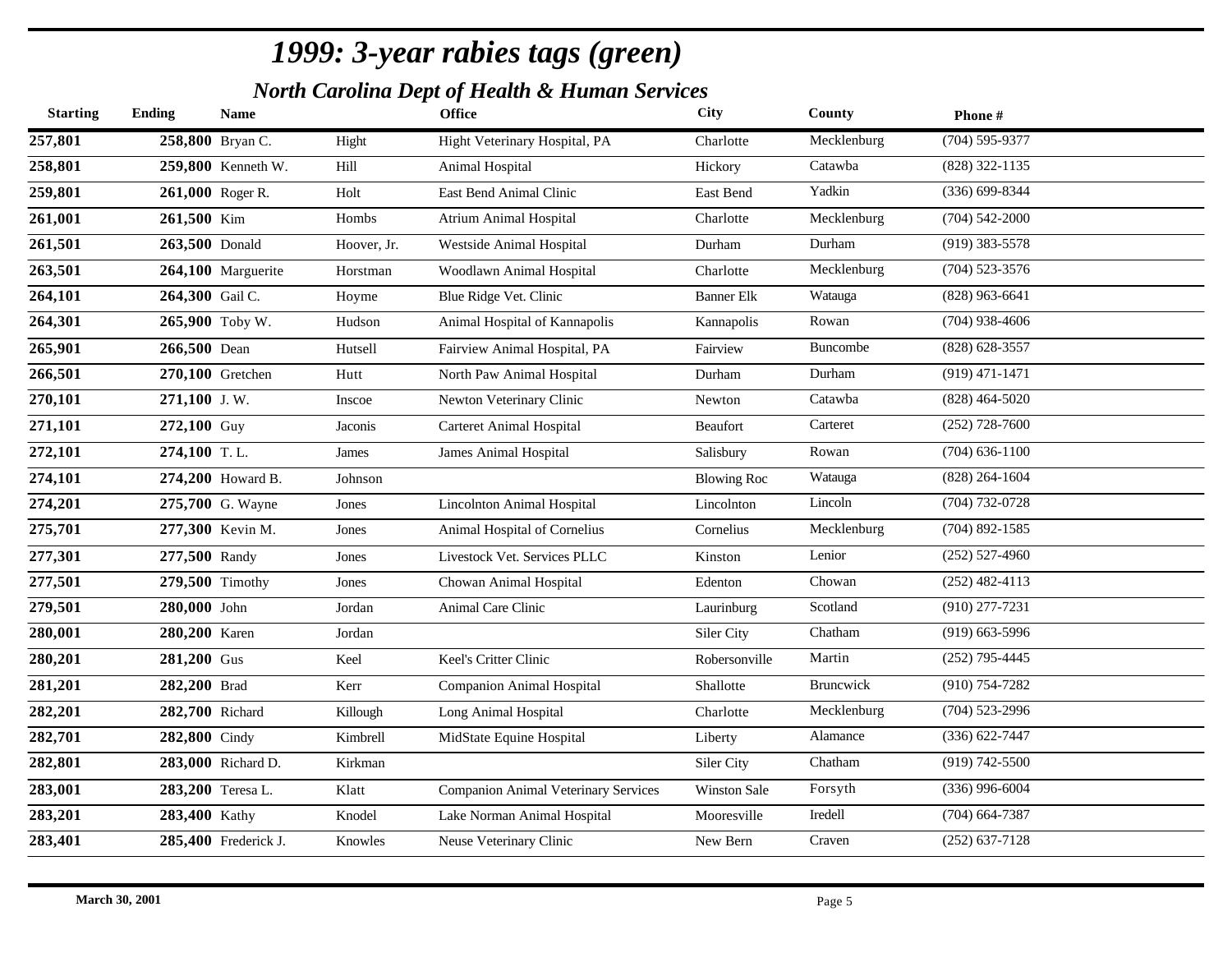*North Carolina Dept of Health & Human Services*

| <b>Starting</b> | <b>Ending</b>    | Name                     |              | <b>Office</b>                       | City               | County       | Phone#             |
|-----------------|------------------|--------------------------|--------------|-------------------------------------|--------------------|--------------|--------------------|
| 285,401         |                  | 286,600 Robert J.        | Koller       | Carver St. Animal Hospital          | Durham             | Durham       | $(919)$ 477-7319   |
| 286,601         | 288,200 Robert   |                          | Krowczyk     | <b>Petsmart Veterinary Services</b> | Winston-Sale       | Forsyth      | $(336)$ 765-8339   |
| 288,201         | 288,400 Joann    |                          | Lackey       | Avery Animal Hospital               | Newland            | Avery        | (828) 733-9810     |
| 288,401         | 288,600 John E.  |                          | Lackey       | Morningstar Animal Hospital         | Matthews           | Mecklenburg  | $(704)$ 847-0224   |
| 288,601         | 289,100 Darlene  |                          | Lannon       | Lannon's Animal Hospital            | Elizabeth Cit      | Pasquotank   | $(252)$ 335-7708   |
| 289,101         | 290,500 Sara     |                          | Lash         | Cleveland School Animal Hospital    | Garner             | Johnston     | $(919)$ 662-7387   |
| 290,501         | 291,000 Kay      |                          | Lawrence     | Lake Country Animal Hospital        | Roanoke Rap        | Halifax      | $(252)$ 308-1882   |
| 291,001         | 292,000 Dana     |                          | Lehr         | Academy Pet Hospital                | Fayetteville       | Cumberland   | $(910)$ 484-7153   |
| 292,001         | $292,400$ J.     |                          | Levenson     | Animal Hospital                     | Oxford             | Granville    | $(919) 693 - 6911$ |
| 292,401         |                  | 293,400 Marjorie         | Lindeke      | St. Francis Animal Hospital         | Durham             | Durham       | $(919)$ 286-2727   |
| 293,401         | 293,600 E.M.     |                          | Lineberger   | Lineberger Vet. Hospital            | Gastonia           | Gaston       | $(704)$ 824-8457   |
| 293,601         | 295,200 Bo       |                          | Little       | Coddle Creek Animal Hospital        | Concord            | Cabarrus     | $(704)$ 795-9005   |
| 295,201         | 297,200 Curt     |                          | Locklear     | Southeastern Veterinary Hospital    | Lumberton          | Robeson      | $(910)$ 739-9411   |
| 297,201         | $299,200$ R.B.   |                          | Lowe         | Rowan Animal Clinic                 | Salisbury          | Rowan        | $(704)$ 636-3408   |
| 299,201         | 299,300 Clint    |                          | Lowery       | East Ridge Animal Hospital          | Gastonia           | Gaston       | $(704)$ 869-9400   |
| 299,301         |                  | <b>300,500 Elizabeth</b> | Lyerly-Ray   | Whispering Pines Animal Hospital    | Carthage           | Moore        | $(910)$ 949-2111   |
| 300,501         | 301,500 Roy A.   |                          | MacDonald    | Hillsborough Veterinary Clinic      | Hillsborough       | Orange       | (919) 732-9969     |
| 301,501         | 302,500 Thomas   |                          | Mangum       | <b>Locust Animal Clinic</b>         | Locust             | Stanly       | $(704)$ 888-6590   |
| 302,501         | 304,900 Billy P. |                          | Manning, Jr. | Countryside Animal Hospital         | Wilson             | Wilson       | $(252)$ 243-6952   |
| 304,901         | 307,300 C.H.     |                          | Manning, Jr. | Pamlico Animal Hospital             | Washington         | Beaufort     | $(252)$ 946-2834   |
| 307,301         | 308,300 James    |                          | Marais       | Foothills Animal Clinic             | <b>Forest City</b> | Rutherford   | $(828)$ 248-2168   |
| 308,301         | 310,500 Kurt G.  |                          | Marks        | Harris Blvd. Veterinary Clinic      | Charlotte          | Mecklenburg  | $(704)$ 596-7387   |
| 310,501         | 310,700 Fred     |                          | McCashin     | Southern Pines Equine Associates    | Southern Pin       | Moore        | $(910)$ 692-8640   |
| 310,701         |                  | 311,100 Mark A.          | McMahon      | <b>Burke Animal Clinic</b>          | Morganton          | <b>Burke</b> | $(828)$ 437-0481   |
| 311,101         | 311,300 James E. |                          | Meeker       | Davie Co. Large Animal Hospital, PA | Mocksville         | Davie        | $(336)$ 998-7131   |
| 311,301         |                  | 313,600 Norfleet W.      | Midyette     | <b>Bladen Animal Hospital</b>       | Elizabethtow       | Bladen       | $(910) 862 - 3960$ |
| 313,601         |                  | 313,800 Bayne E.         | Miller       | Davie Veterinary Clinic             | Mocksville         | Davie        | $(336)$ 751-5931   |
| 313,801         | 314,800 Jim      |                          | Miller       | Durham Animal Hospital              | Durham             | Durham       | $(919)$ 471-1579   |
|                 |                  |                          |              |                                     |                    |              |                    |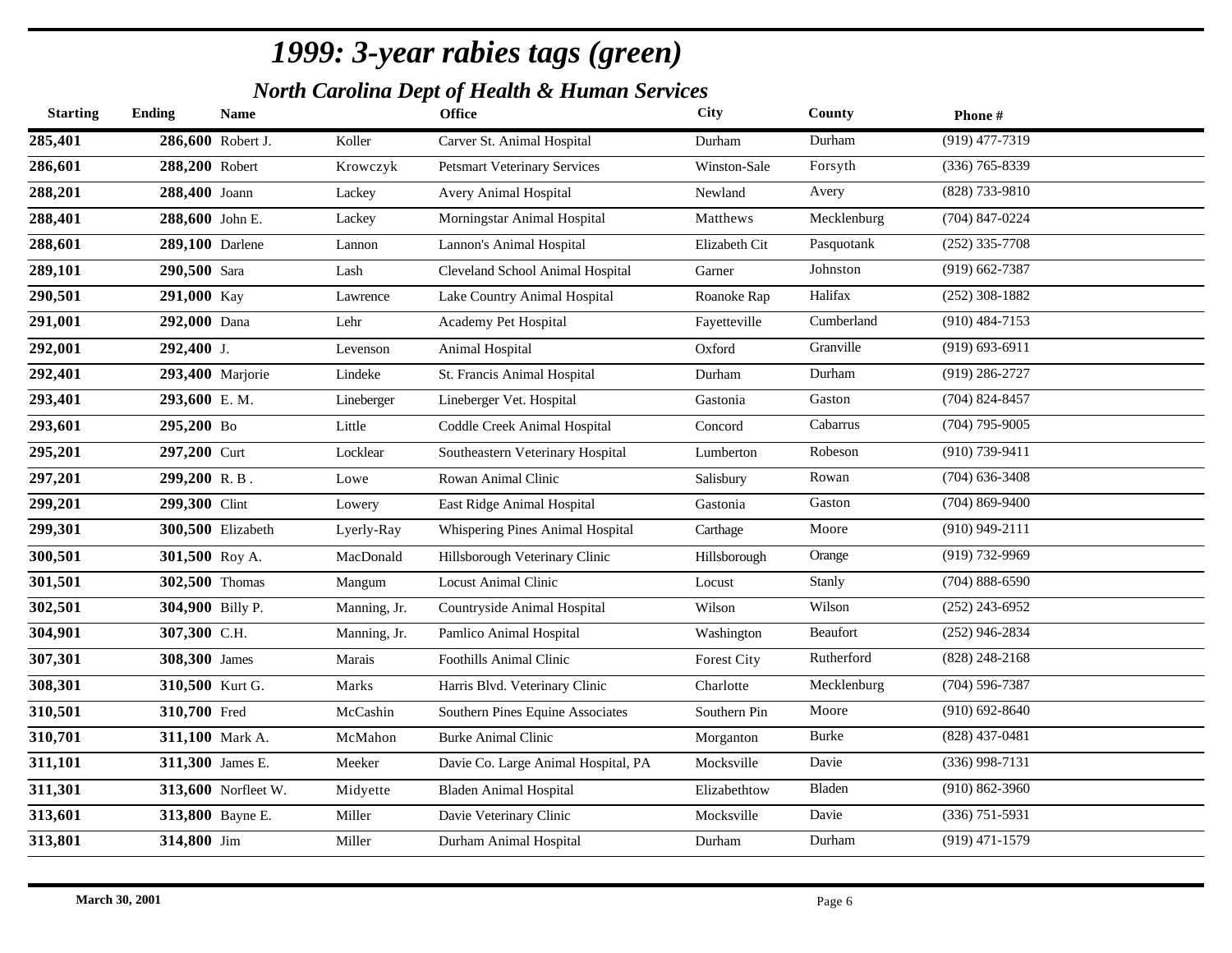*North Carolina Dept of Health & Human Services*

| <b>Starting</b> | <b>Ending</b>    | <b>Name</b>             |              | <b>Office</b>                           | <b>City</b>       | County      | Phone#             |
|-----------------|------------------|-------------------------|--------------|-----------------------------------------|-------------------|-------------|--------------------|
| 314,801         |                  | 316,800 Suzanne K.      | Miller       | Academy Animal Hospital of Laurinburg   | Laurinburg        | Scotland    | $(910)$ 276-6068   |
| 316,801         | 317,600 Karl B.  |                         | Milliren     | Thomasville Veterinary Hospital         | Thomasville       | Davidson    | $(336)$ 475-9119   |
| 317,601         |                  | 318,400 Kimberly        | Mitchell     | Maiden Small Animal Hospital            | Maiden            | Catawba     | $(828)$ 428-0010   |
| 318,401         | 318,600 Kim J.   |                         | Moore        | All Creatures Pet Hospital              | Stanley           | Gaston      | $(704)$ 263-1366   |
| 318,601         | 320,400 Warren   |                         | Moretz       | Appalachian New River Veterinary Assoc. | Boone             | Watauga     | $(828) 264 - 5621$ |
| 320,401         | 320,500 Wendy    |                         | Morton       | Elizabethtown Veterinary Hospital       | Clarkton          | Bladen      | $(910) 862 - 3000$ |
| 320,501         |                  | <b>321,500</b> Jonathan | Murray       | Parker Veterinary Hospital              | Charlotte         | Mecklenburg | $(704)$ 399-8304   |
| 321,501         |                  | 321,900 Douglas R.      | Nabel        | James Landing Veterinary Hospital       | Jamestown         | Guilford    | $(336) 852 - 9800$ |
| 321,901         | 323,100 Boyd     |                         | Newlin       | Watauga Veterinary Hospital             | Boone             | Watauga     | $(828)$ 297-3300   |
| 323,101         |                  | 323,700 Barbara L.      | <b>Nicks</b> | Nicks Veterinary Hospital               | Charlotte         | Mecklenburg | $(704)$ 523-8015   |
| 323,701         | 324,900 Iva      |                         | Nusbaum      | North College Road Animal Hospital      | Wilmington        | New Hanover | $(910)$ 452-2273   |
| 324,901         | 328,100 Sheri    |                         | Nutter       | Carrboro Plaza Veterinary Clinic        | Carrboro          | Orange      | $(919)$ 929-0031   |
| 328,101         |                  | 328,500 Dennis D.       | O'Hara       | O'Hara Veterinary Clinic                | Charlotte         | Mecklenberg | $(704)$ 372-2537   |
| 328,501         | 328,900 K.R.     |                         | Padgett      | Jacksonville Veterinary Hospital        | Jacksonville      | Onslow      | $(910)$ 347-3186   |
| 328,901         | 329,000 Perry    |                         | Parks        | Large Animal Health Service             | Asheboro          | Randolph    | $(336) 629 - 8910$ |
| 329,001         |                  | 329,800 W. Robert       | Parrish      | Animal Care Clinic                      | Concord           | Cabarrus    | $(704)$ 786-6669   |
| 329,801         | 330,600 Amy      |                         | Patterson    | Highlands-Cashiers Animal Clinic        | Highlands         | Macon       | $(828) 526 - 5206$ |
| 330,601         | 333,100 Larry S. |                         | Paul         | Havelock Animal Hospital                | Havelock          | Craven      | $(252)$ 447-7119   |
| 333,101         | 336,600 W.P.     |                         | Pinson       | Alamance Veterinary Hospital            | Burlington        | Alamance    | $(336)$ 228-1773   |
| 336,601         | 337,600 D.W.     |                         | Pittman, Jr. | Pittman Veterinary Clinic               | Whiteville        | Columbus    | $(910) 642 - 3776$ |
| 337,601         | 339,100 Gary A.  |                         | Pope         | Viewmont Animal Clinic                  | Hickory           | Catawba     | (828) 328-2448     |
| 339,101         |                  | 340,100 Millard E.      | Price, Jr.   | Cumberland Animal Hospital              | Fayetteville      | Cumberland  | $(910) 822 - 3337$ |
| 340,101         |                  | 341,100 Lewis W.        | Puckett      | Greenock Veterinary Hospital            | Midland           | Cabarrus    | $(704)$ 455-3004   |
| 341,101         |                  | 341,300 Katherine       | Queck        | The Carolinas Animal Hospital           | Charlotte         | Mecklenburg | $(704)$ 588-9788   |
| 341,301         | 349,300 James    |                         | Rabon        | <b>Brunswick Animal Hospital</b>        | Supply            | Brunswick   | $(910)$ 754-8165   |
| 349,301         | 350,500 Valleri  |                         | Reames       | Eno Animal Hospital                     | Durham            | Durham      | $(919)$ 471-0308   |
| 350,501         | 355,000 T.S.     |                         | Redding      | Tri-County Veterinary Service, PA       | Graham            | Alamance    | $(336)$ 376-6838   |
| 355,001         |                  | 355,500 Christopher     | Reeves       | <b>State Road Animal Hospital</b>       | <b>State Road</b> | Surry       | $(910) 874 - 2050$ |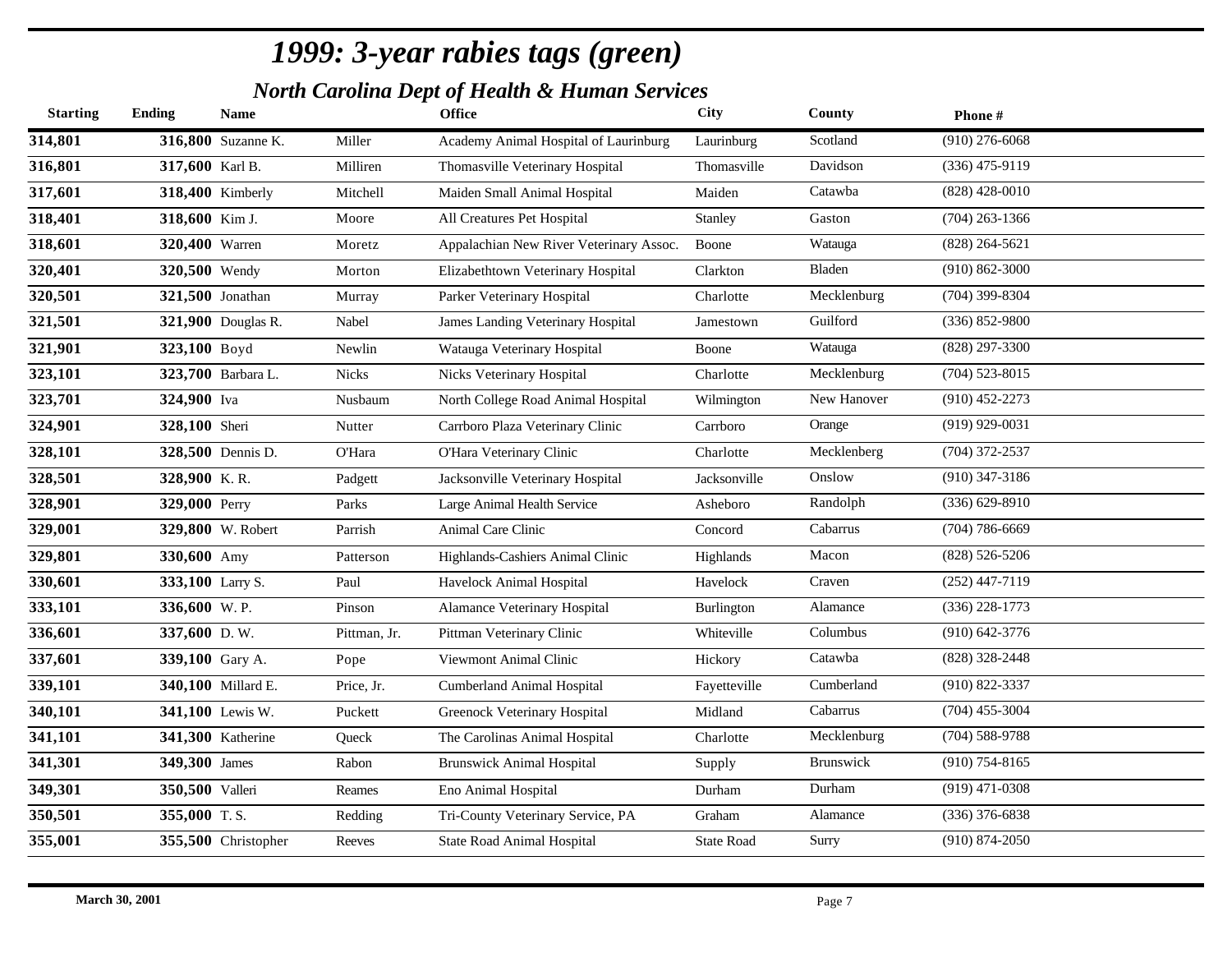*North Carolina Dept of Health & Human Services*

| <b>Starting</b> | <b>Ending</b>           | Name               |                | <b>Office</b>                          | <b>City</b>   | County      | Phone#             |
|-----------------|-------------------------|--------------------|----------------|----------------------------------------|---------------|-------------|--------------------|
| 355,501         | 356,300 Kenneth         |                    | Rhea           | Sandhill Veterinary Hospital           | Southern Pin  | Moore       | $(910) 692 - 3551$ |
| 356,301         |                         | 359,300 Benjamin   | Ricks          | VCA Roanoke Animal Hospital            | Roanoke Rap   | Halifax     | $(252) 535 - 3117$ |
| 359,301         |                         | 360,300 Robert W.  | Ridgeway       | Ridgeway Animal Clinic                 | New Bern      | Craven      | $(252)$ 633-1204   |
| 360,301         | 361,100 Leon            |                    | Robbins        | <b>Grandview Animal Hospital</b>       | Pfafftown     | Forsyth     | $(336)$ 924-5700   |
| 361,101         | 362,600 Karen           |                    | Robertson      | <b>Bragtown Veterinary Hospital</b>    | Durham        | Durham      | $(919)$ 220-2400   |
| 362,601         | 363,100 Karen           |                    | Robertson      | Roxboro Rd. Veterinary Hospital        | Durham        | Durham      | $(919)$ 477-9711   |
| 363,101         | 364,100 Daniel          |                    | Robinson       | Robinson Animal Hospital               | Clayton       | Johnston    | $(919)$ 553-7173   |
| 364,101         | 365,700 Stanley         |                    | Robinson       | Robinson Veterinary Clinic             | Newton        | Catawba     | $(828)$ 294-2900   |
| 365,701         |                         | 366,500 Harold E.  | Rodeffer       | Piedmont Veterinary Clinic             | Mebane        | Orange      | $(919) 563 - 6080$ |
| 366,501         | 366,700 Lester          |                    | Rogers         | Rogers Veterinary Hospital             | Siler City    | Chatham     | (919) 742-3646     |
| 366,701         | <b>367,100</b> Kristine |                    | Rook           | <b>Coastal Animal Hospital</b>         | Kitty Hawk    | Dare        | $(252)$ 261-3960   |
| 367,101         |                         | 367,900 Hardin E.  | Rubin          | Animal Health Care Center of Charlotte | Charlotte     | Mecklenburg | $(704)$ 392-3259   |
| 367,901         | 368,900 Frank           |                    | Rutowski       | Animal Care Hospital of Matthews       | Matthews      | Mecklenburg | $(704)$ 847-3647   |
| 368,901         |                         | 369,700 Ahmed N.   | Said           | Academy Veterinary Hospital            | Durham        | Durham      | $(919) 688 - 6628$ |
| 369,701         | 372,700 John            |                    | Schaaf         | North Mecklenburg Animal Hospital      | Cornelius     | Mecklenburg | $(704)$ 892-0207   |
| 372,701         | <b>373,100</b> James    |                    | Schacht        | <b>Idlewild Animal Hospital</b>        | Charlotte     | Mecklenburg | $(704)$ 535-6688   |
| 373,101         | 374,100 Gary D.         |                    | Schaffer       | Alexander Co. Veterinary Service       | Taylorsville  | Alexander   | (828) 632-8742     |
| 374,101         | 374,700 Thomas          |                    | Schell         | Timbercreek Veterinary Hospital        | Jonesville    | Yadkin      | $(336) 526 - 6013$ |
| 374,701         | 374,900 Marc T.         |                    | Schoenfield    | Caldwell Animal Hospital               | Lenoir        | Caldwell    | $(828)$ 728-6100   |
| 374,901         |                         | 375,300 Richard D. | Scott          | <b>Brentwood Veterinary Center</b>     | Wilson        | Wilson      | $(252)$ 243-6252   |
| 375,301         | 375,700 David F.        |                    | Scotton        | Southeast Community Animal Hospital    | Greensboro    | Guilford    | $(336) 674 - 1002$ |
| 375,701         | <b>376,900 Suzanne</b>  |                    | Sewell         | Crestview Veterinary Hospital          | Marion        | McDowell    | $(828) 659 - 2060$ |
| 376,901         |                         | 377,500 Robert M.  | Sheegog, Jr.   | <b>Onslow Animal Hospital</b>          | Jacksonville  | Onslow      | $(910)$ 347-1219   |
| 377,501         | 378,100 Clif C.         |                    | <b>Simmons</b> | Wrightsville Beach Pet Hospital        | Wilmington    | New Hanover | $(910)$ 256-0008   |
| 378,101         |                         | 378,600 Jeanne M.  | <b>Simmons</b> | <b>Butner Veterinary Clinic</b>        | <b>Butner</b> | Granville   | $(919) 575 - 6210$ |
| 378,601         | 378,800 Wendy           |                    | Simpson        | The Cat Hospital                       | Durham        | Durham      | $(919)$ 489-5142   |
| 378,801         |                         | 379,800 William E. | Smith          | Willowrun Veterinary Hospital, PA      | Smithfield    | Johnston    | $(919)$ 934-1504   |
| 379,801         |                         | 380,800 Ralph A.   | Souder         | South Robeson Veterinary Clinic        | Fairmont      | Robeson     | $(910)$ 628-7178   |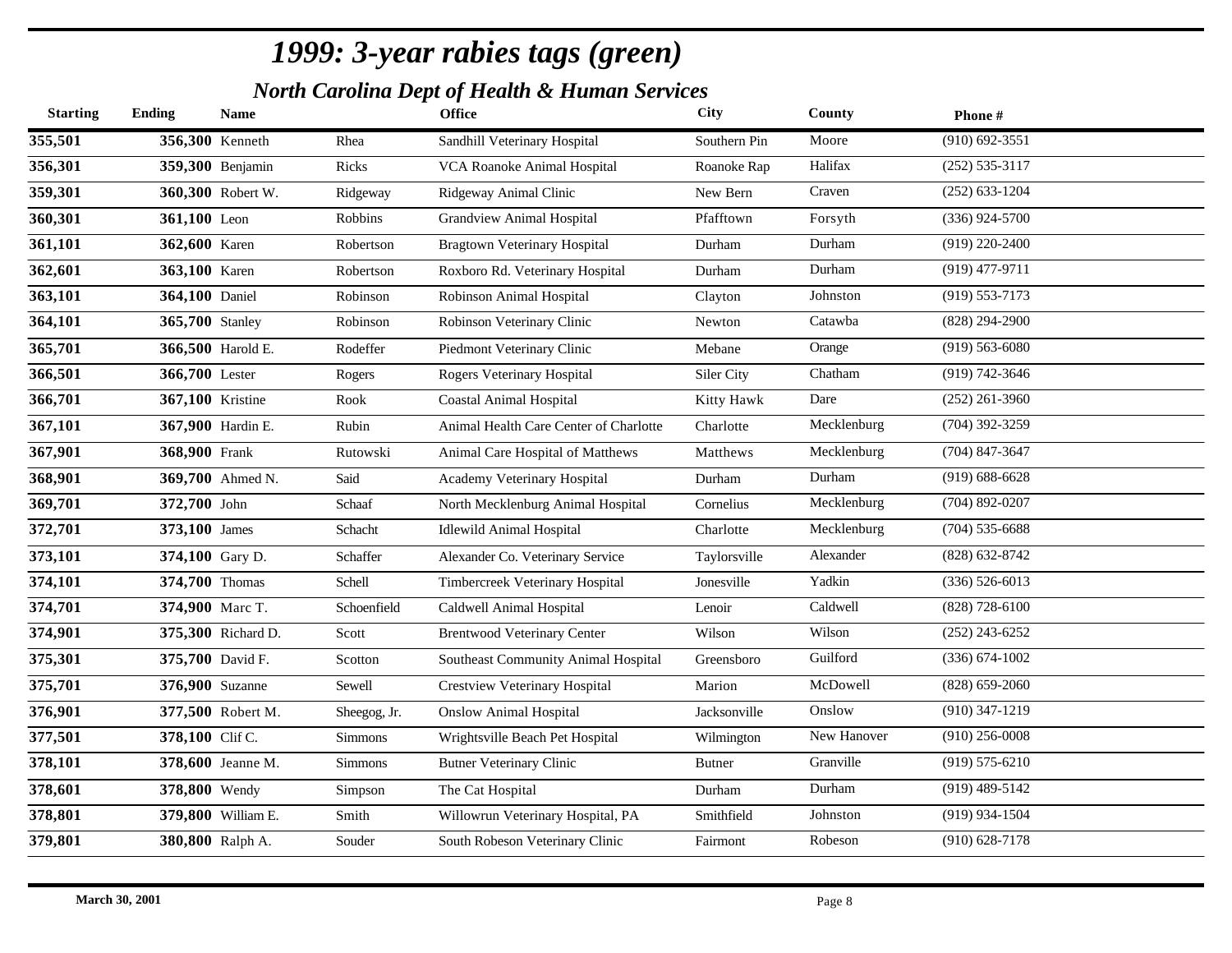*North Carolina Dept of Health & Human Services*

| <b>Starting</b> | <b>Ending</b>    | <b>Name</b>        |                  | <b>Office</b>                           | City         | County       | Phone#             |
|-----------------|------------------|--------------------|------------------|-----------------------------------------|--------------|--------------|--------------------|
| 380,801         |                  | 381,000 Arthur M.  | Spencer          | Dickson Animal Clinic, PA               | Gastonia     | Gaston       | $(704)$ 824-9160   |
| 381,001         | 382,000 Karen    |                    | <b>Stallings</b> | <b>Petsmart Veterinary Services</b>     | Matthews     | Mecklenburg  | $(704)$ 847-7001   |
| 382,001         |                  | 383,500 Gregory B. | Stanbery         | Mitchell Veterinary Clinic, PA          | Spruce Pine  | Mitchell     | $(828)$ 765-6039   |
| 383,501         | 385,500 Susan    |                    | Stephens         | Mt. Tabor Animal Hospital               | Winston-Sale | Forsyth      | $(336)$ 765-3974   |
| 385,501         | 385,800 Jennie   |                    | Stewart          | Stewart's Mountain View Animal Hospital | Spruce Pine  | Mitchell     | $(828)$ 765-7059   |
| 385,801         | 387,300 Jack     |                    | Stih             | Animal Hospital                         | Whiteville   | Columbus     | $(910) 642 - 3221$ |
| 387,301         | 391,300 W.T.     |                    | Stinson          | Animal Hospital of Wilkes, PA           | Wilkesboro   | Wilkes       | $(336) 838 - 3441$ |
| 391,301         | 392,700 Robert   |                    | Stipp            | Clear Creek Animal Hospital             | Charlotte    | Mecklenburg  | $(704)$ 537-8405   |
| 392,701         | 392,900 Toni     |                    | Sugg             | Piedmont Veterinary Clinic              | Hillsborough | Orange       | $(919) 732 - 2569$ |
| 392,901         | 393,100 Dan      |                    | <b>Suggs</b>     | <b>Gaston Veterinary Hospital</b>       | Gastonia     | Gaston       | $(704)$ 864-5739   |
| 393,101         | 394,300 L.N.     |                    | Swenberg         | Cornwallis Road Animal Hospital         | Durham       | Durham       | $(919)$ 489-9194   |
| 394,301         | 395,700 John     |                    | <b>Sykes</b>     | Leonard-Sykes Hospital for Pets         | Wilmington   | New Hanover  | $(910) 791 - 8426$ |
| 395,701         |                  | 397,700 Kenneth D. | Tapley           | Waxhaw Animal Hospital                  | Waxhaw       | Union        | $(704)$ 843-2269   |
| 397,701         | 398,900 Bruce E. |                    | Tarkington       | Parkwood Animal Hospital                | Durham       | Durham       | $(919) 544 - 7711$ |
| 398,901         |                  | 399,100 Marty N.   | Teeter           | Veterinary Home Care                    | Gastonia     | Gaston       | $(704)$ 854-6487   |
| 399,101         |                  | 399,300 Roger G.   | Tessneer         | <b>Tessneer Animal Medical Hospital</b> | Gastonia     | Gaston       | $(704)$ 867-3514   |
| 399,301         | 400,100 Michael  |                    | Thomann          | Greater Charlotte Mobile Vet Clinic     | Charlotte    | Mecklenburg  | $(704)$ 522-0677   |
| 400,101         |                  | 402,500 Charles L. | Thompson         | Camp Lejeune Vet Treatment Facility     | Tarawa Terra | Onslow       | $(910)$ 451-5757   |
| 402,501         |                  | 404,500 John W.    | Thuss, Jr.       | Lenoir Veterinary Hospital              | Lenoir       | Caldwell     | (828) 728-6713     |
| 404,501         |                  | 405,600 David B.   | Todd             | Charlotte Veterinary Clinic, PA         | Charlotte    | Mecklenburg  | $(704)$ 537-2272   |
| 405,601         | 405,800 Peter E. |                    | Trainer          | Trainer's Animal Hospital               | Wilmington   | New Hanover  | $(910) 762 - 6414$ |
| 405,801         | 409,000 Joanna   |                    | Tysor            | Chatham Veterinary Service              | Siler City   | Chatham      | $(919) 742 - 4441$ |
| 409,001         | 409,600 Eugene   |                    | Upshaw, Jr.      | Burlington Rd. Animal Hospital          | Greensboro   | Guilford     | $(336)$ 375-3939   |
| 409,601         | 410,100 Jeff     |                    | Ward             | Oriental Village Veterinary Hospital    | Oriental     | Pamlico      | $(252)$ 249-2149   |
| 410,101         |                  | 410,300 Donna L.   | Warren           | Lake Cross Veterinary Hospital          | Huntersville | Mecklenburg  | $(704)$ 948-6300   |
| 410,301         | 411,100 Steve    |                    | Weaver           | Sharon Lakes Animal Hospital            | Charlotte    | Mecklenburg  | $(704) 552 - 0647$ |
| 411,101         | 411,500 Paul D.  |                    | Weeks            | Providence Veterinary Associates        | Charlotte    | Mecklenburg  | $(704)$ 542-0049   |
| 411,501         |                  | 412,900 Santford   | Wellborn         | Animal Hospital of East Burke           | Valdese      | <b>Burke</b> | (828) 874-8387     |
|                 |                  |                    |                  |                                         |              |              |                    |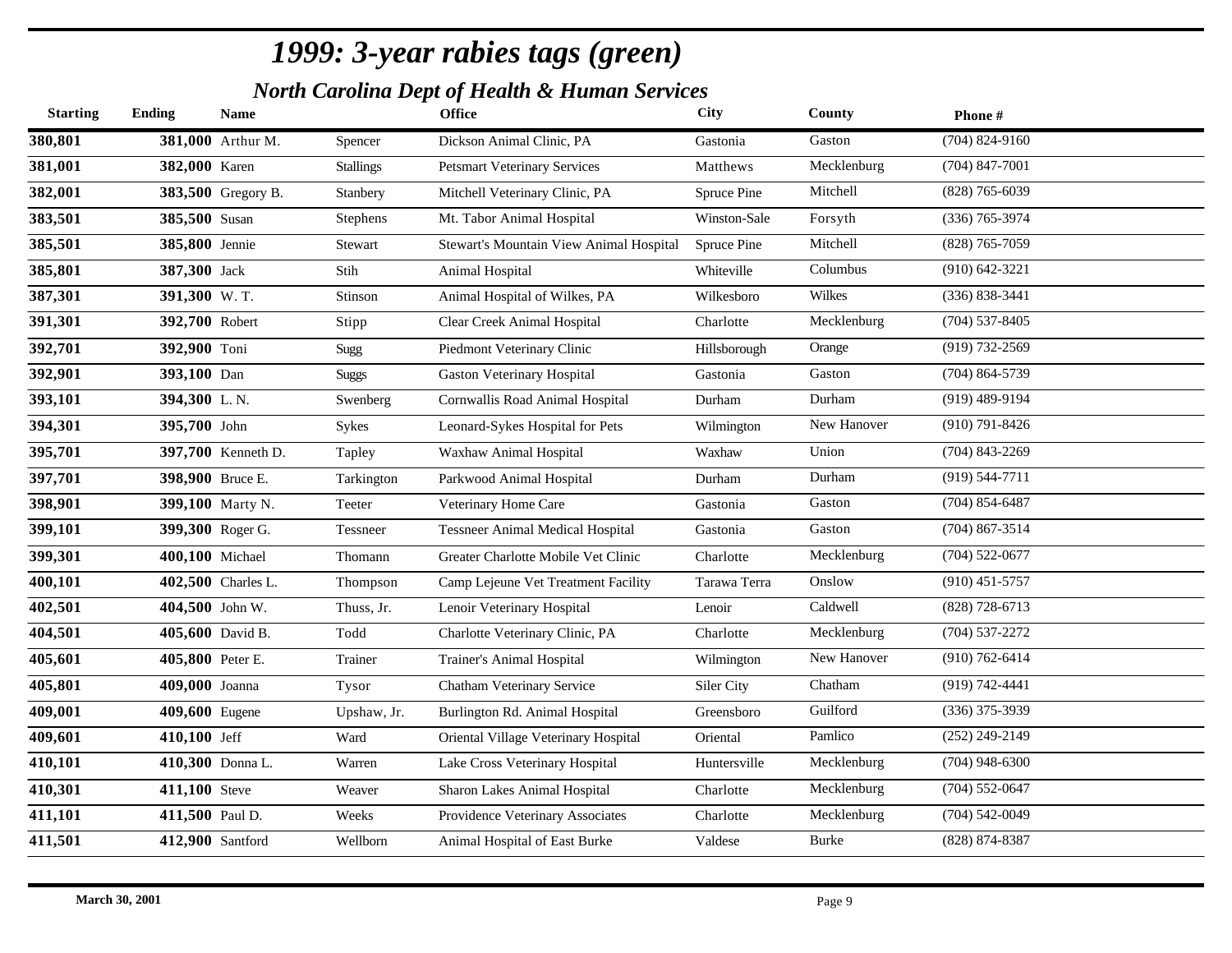*North Carolina Dept of Health & Human Services*

| $(704)$ 827-0616<br>412,901<br>413,100 Gary C.<br>White<br>Gaston<br>Catawba Heights Animal Hospital<br>Belmont<br>413,101<br>Wayne<br>$(919)$ 778-5398<br>413,500 H.L.<br>Goldsboro<br>Whitley, Jr.<br>Berkeley Vet. Clinic<br>413,501<br>$(336)$ 368-5124<br>415,000 Bruce K.<br>Widdowson<br>Pilot Mountain Animal Hospital<br>Pilot Mounta<br>Surry<br>415,001<br>Wilkins<br>Elon Animal Hospital<br>Elon College<br>$(336) 584 - 3738$<br>415,500 Jeff D.<br>Alamance<br>415,501<br>Mecklenburg<br>$(704)$ 334-1996<br>416,300 Charles B.<br>Williston<br>Armstrong Animal Clinic<br>Charlotte<br>416,301<br>Warren<br>$(252)$ 257-3833<br>417,300 Sherry L.<br>Pine Hollow Animal Hospital<br>Wilson<br>Warrenton<br>417,301<br>Alexander<br>$(704) 585 - 2410$<br>419,300 Jackie<br><b>Stony Point Animal Hospital</b><br><b>Stony Point</b><br>Wright<br>419,301<br>$(704)$ 588-4400<br>420,500 Patricia<br>Mecklenburg<br>Steele Creek Animal Hospital<br>Charlotte<br>Young<br>420,501<br>Catawba<br>$(828)$ 322-4605<br>421,100 Melissa<br>Zebley<br>Petsmart Vet. Services-Hickory<br>Hickory<br>421,101<br><b>VIRGINIA</b><br>$(804)$ 447-3553<br>421,200 Julius<br>Nature Veterinary Center<br>South Hill<br>Hite<br>421,201<br>Catawba<br>$(828)$ 256-2151<br>421,300 Bruce A.<br>Simmons<br>Springs Road Animal Hospital<br>Hickory<br>421,301<br>Gates<br>$(252)$ 465-4831<br>421,500 Ruth<br>Goose Creek Animal Hospital<br>Roundtree<br>Sunbury<br>421,501<br>Union<br>$(704)$ 283-5942<br>422,500 Jesse<br><b>Thompson Animal Hospital</b><br>Thompson<br>Monroe<br>422,501<br>$(704)$ 922-0532<br>Gaston<br>422,600 Carl<br>Applewood Veterinary Hospital<br>Dallas<br>Dutterer<br>422,601<br>Cabarrus<br>$(704)$ 892-7554<br>422,700 Jennifer<br>Langford<br>Humane Society of Concord/Greater Cabarr<br>Concord<br>422,701<br>$(336)$ 421-7793<br>Alamance<br>422,900 Doby<br>Whited<br>Mebane<br>422,901<br><b>VIRGINIA</b><br>$(804)$ 374-0166<br>423,000 Allen<br>Clarksville Veterinary Clinic<br>Clarksville<br>Dahl<br>423,001<br>$(910) 572 - 3781$<br>424,200 Kathy<br>Montgomery Animal Clinic<br>Montgomery<br>Haywood<br>Troy<br>424,201<br>Carteret<br>$(252)$ 726-4998<br>424,300 Kurt<br>Morehead Cit<br><b>Budd</b><br>Arendell Animal Hospital<br>424,301<br>$(828) 686 - 7387$<br>424,400 Judith<br>Swannanoa Pet Clinic<br>Buncombe<br>Rozzell<br>Swannanoa<br>424,401<br>$(828)$ 963-6641<br>424,500 Gail C.<br>Watauga<br>Blue Ridge Vet. Clinic<br>Banner Elk<br>Hoyme<br>424,501<br>Guilford<br>$(336)$ 379-1227<br>425,000 Michael<br>Ambassador Animal Hospital<br>Greensboro<br>Cotton<br>425,001<br>Cumberland<br>$(910)$ 483-4744<br>425,200 Jack<br>Hill<br>Hill Mobile<br>Fayetteville<br>425,201<br>Forsyth<br>$(336)$ 996-6004<br>425,400 Teresa L.<br><b>Companion Animal Veterinary Services</b><br><b>Winston Sale</b><br>Klatt<br>425,401<br>425,600 Kim<br>Lenoir<br>$(252) 566 - 5041$<br>Institute Mobile Veterinary Service<br>Lagrange<br>Ipoc<br>425,601<br><b>VIRGINIA</b><br>$(804)$ 793-6477<br>425,800 John<br>Animal Medical Center<br>Danville<br>Moser<br>425,801<br>Halifax<br>$(252)$ 826-5101<br>425,900 Martha<br>Wendt<br><b>Edwards Animal Clinic</b><br>Scotland Nec<br>425,901<br>$(252) 504 - 2097$<br>426,000 Susan<br>Carteret<br>Live Oak Veterinary Hospital<br>Beaufort<br>Lloyd | <b>Starting</b> | <b>Ending</b> | <b>Name</b> | <b>Office</b> | City | County | Phone# |
|-----------------------------------------------------------------------------------------------------------------------------------------------------------------------------------------------------------------------------------------------------------------------------------------------------------------------------------------------------------------------------------------------------------------------------------------------------------------------------------------------------------------------------------------------------------------------------------------------------------------------------------------------------------------------------------------------------------------------------------------------------------------------------------------------------------------------------------------------------------------------------------------------------------------------------------------------------------------------------------------------------------------------------------------------------------------------------------------------------------------------------------------------------------------------------------------------------------------------------------------------------------------------------------------------------------------------------------------------------------------------------------------------------------------------------------------------------------------------------------------------------------------------------------------------------------------------------------------------------------------------------------------------------------------------------------------------------------------------------------------------------------------------------------------------------------------------------------------------------------------------------------------------------------------------------------------------------------------------------------------------------------------------------------------------------------------------------------------------------------------------------------------------------------------------------------------------------------------------------------------------------------------------------------------------------------------------------------------------------------------------------------------------------------------------------------------------------------------------------------------------------------------------------------------------------------------------------------------------------------------------------------------------------------------------------------------------------------------------------------------------------------------------------------------------------------------------------------------------------------------------------------------------------------------------------------------------------------------------------------------------------------------------------------------------------------------------------------------------------------------------------------------------------------------------------------------------------------------------------------------------------------------------------------------------------------------------------------------------------------------------|-----------------|---------------|-------------|---------------|------|--------|--------|
|                                                                                                                                                                                                                                                                                                                                                                                                                                                                                                                                                                                                                                                                                                                                                                                                                                                                                                                                                                                                                                                                                                                                                                                                                                                                                                                                                                                                                                                                                                                                                                                                                                                                                                                                                                                                                                                                                                                                                                                                                                                                                                                                                                                                                                                                                                                                                                                                                                                                                                                                                                                                                                                                                                                                                                                                                                                                                                                                                                                                                                                                                                                                                                                                                                                                                                                                                                       |                 |               |             |               |      |        |        |
|                                                                                                                                                                                                                                                                                                                                                                                                                                                                                                                                                                                                                                                                                                                                                                                                                                                                                                                                                                                                                                                                                                                                                                                                                                                                                                                                                                                                                                                                                                                                                                                                                                                                                                                                                                                                                                                                                                                                                                                                                                                                                                                                                                                                                                                                                                                                                                                                                                                                                                                                                                                                                                                                                                                                                                                                                                                                                                                                                                                                                                                                                                                                                                                                                                                                                                                                                                       |                 |               |             |               |      |        |        |
|                                                                                                                                                                                                                                                                                                                                                                                                                                                                                                                                                                                                                                                                                                                                                                                                                                                                                                                                                                                                                                                                                                                                                                                                                                                                                                                                                                                                                                                                                                                                                                                                                                                                                                                                                                                                                                                                                                                                                                                                                                                                                                                                                                                                                                                                                                                                                                                                                                                                                                                                                                                                                                                                                                                                                                                                                                                                                                                                                                                                                                                                                                                                                                                                                                                                                                                                                                       |                 |               |             |               |      |        |        |
|                                                                                                                                                                                                                                                                                                                                                                                                                                                                                                                                                                                                                                                                                                                                                                                                                                                                                                                                                                                                                                                                                                                                                                                                                                                                                                                                                                                                                                                                                                                                                                                                                                                                                                                                                                                                                                                                                                                                                                                                                                                                                                                                                                                                                                                                                                                                                                                                                                                                                                                                                                                                                                                                                                                                                                                                                                                                                                                                                                                                                                                                                                                                                                                                                                                                                                                                                                       |                 |               |             |               |      |        |        |
|                                                                                                                                                                                                                                                                                                                                                                                                                                                                                                                                                                                                                                                                                                                                                                                                                                                                                                                                                                                                                                                                                                                                                                                                                                                                                                                                                                                                                                                                                                                                                                                                                                                                                                                                                                                                                                                                                                                                                                                                                                                                                                                                                                                                                                                                                                                                                                                                                                                                                                                                                                                                                                                                                                                                                                                                                                                                                                                                                                                                                                                                                                                                                                                                                                                                                                                                                                       |                 |               |             |               |      |        |        |
|                                                                                                                                                                                                                                                                                                                                                                                                                                                                                                                                                                                                                                                                                                                                                                                                                                                                                                                                                                                                                                                                                                                                                                                                                                                                                                                                                                                                                                                                                                                                                                                                                                                                                                                                                                                                                                                                                                                                                                                                                                                                                                                                                                                                                                                                                                                                                                                                                                                                                                                                                                                                                                                                                                                                                                                                                                                                                                                                                                                                                                                                                                                                                                                                                                                                                                                                                                       |                 |               |             |               |      |        |        |
|                                                                                                                                                                                                                                                                                                                                                                                                                                                                                                                                                                                                                                                                                                                                                                                                                                                                                                                                                                                                                                                                                                                                                                                                                                                                                                                                                                                                                                                                                                                                                                                                                                                                                                                                                                                                                                                                                                                                                                                                                                                                                                                                                                                                                                                                                                                                                                                                                                                                                                                                                                                                                                                                                                                                                                                                                                                                                                                                                                                                                                                                                                                                                                                                                                                                                                                                                                       |                 |               |             |               |      |        |        |
|                                                                                                                                                                                                                                                                                                                                                                                                                                                                                                                                                                                                                                                                                                                                                                                                                                                                                                                                                                                                                                                                                                                                                                                                                                                                                                                                                                                                                                                                                                                                                                                                                                                                                                                                                                                                                                                                                                                                                                                                                                                                                                                                                                                                                                                                                                                                                                                                                                                                                                                                                                                                                                                                                                                                                                                                                                                                                                                                                                                                                                                                                                                                                                                                                                                                                                                                                                       |                 |               |             |               |      |        |        |
|                                                                                                                                                                                                                                                                                                                                                                                                                                                                                                                                                                                                                                                                                                                                                                                                                                                                                                                                                                                                                                                                                                                                                                                                                                                                                                                                                                                                                                                                                                                                                                                                                                                                                                                                                                                                                                                                                                                                                                                                                                                                                                                                                                                                                                                                                                                                                                                                                                                                                                                                                                                                                                                                                                                                                                                                                                                                                                                                                                                                                                                                                                                                                                                                                                                                                                                                                                       |                 |               |             |               |      |        |        |
|                                                                                                                                                                                                                                                                                                                                                                                                                                                                                                                                                                                                                                                                                                                                                                                                                                                                                                                                                                                                                                                                                                                                                                                                                                                                                                                                                                                                                                                                                                                                                                                                                                                                                                                                                                                                                                                                                                                                                                                                                                                                                                                                                                                                                                                                                                                                                                                                                                                                                                                                                                                                                                                                                                                                                                                                                                                                                                                                                                                                                                                                                                                                                                                                                                                                                                                                                                       |                 |               |             |               |      |        |        |
|                                                                                                                                                                                                                                                                                                                                                                                                                                                                                                                                                                                                                                                                                                                                                                                                                                                                                                                                                                                                                                                                                                                                                                                                                                                                                                                                                                                                                                                                                                                                                                                                                                                                                                                                                                                                                                                                                                                                                                                                                                                                                                                                                                                                                                                                                                                                                                                                                                                                                                                                                                                                                                                                                                                                                                                                                                                                                                                                                                                                                                                                                                                                                                                                                                                                                                                                                                       |                 |               |             |               |      |        |        |
|                                                                                                                                                                                                                                                                                                                                                                                                                                                                                                                                                                                                                                                                                                                                                                                                                                                                                                                                                                                                                                                                                                                                                                                                                                                                                                                                                                                                                                                                                                                                                                                                                                                                                                                                                                                                                                                                                                                                                                                                                                                                                                                                                                                                                                                                                                                                                                                                                                                                                                                                                                                                                                                                                                                                                                                                                                                                                                                                                                                                                                                                                                                                                                                                                                                                                                                                                                       |                 |               |             |               |      |        |        |
|                                                                                                                                                                                                                                                                                                                                                                                                                                                                                                                                                                                                                                                                                                                                                                                                                                                                                                                                                                                                                                                                                                                                                                                                                                                                                                                                                                                                                                                                                                                                                                                                                                                                                                                                                                                                                                                                                                                                                                                                                                                                                                                                                                                                                                                                                                                                                                                                                                                                                                                                                                                                                                                                                                                                                                                                                                                                                                                                                                                                                                                                                                                                                                                                                                                                                                                                                                       |                 |               |             |               |      |        |        |
|                                                                                                                                                                                                                                                                                                                                                                                                                                                                                                                                                                                                                                                                                                                                                                                                                                                                                                                                                                                                                                                                                                                                                                                                                                                                                                                                                                                                                                                                                                                                                                                                                                                                                                                                                                                                                                                                                                                                                                                                                                                                                                                                                                                                                                                                                                                                                                                                                                                                                                                                                                                                                                                                                                                                                                                                                                                                                                                                                                                                                                                                                                                                                                                                                                                                                                                                                                       |                 |               |             |               |      |        |        |
|                                                                                                                                                                                                                                                                                                                                                                                                                                                                                                                                                                                                                                                                                                                                                                                                                                                                                                                                                                                                                                                                                                                                                                                                                                                                                                                                                                                                                                                                                                                                                                                                                                                                                                                                                                                                                                                                                                                                                                                                                                                                                                                                                                                                                                                                                                                                                                                                                                                                                                                                                                                                                                                                                                                                                                                                                                                                                                                                                                                                                                                                                                                                                                                                                                                                                                                                                                       |                 |               |             |               |      |        |        |
|                                                                                                                                                                                                                                                                                                                                                                                                                                                                                                                                                                                                                                                                                                                                                                                                                                                                                                                                                                                                                                                                                                                                                                                                                                                                                                                                                                                                                                                                                                                                                                                                                                                                                                                                                                                                                                                                                                                                                                                                                                                                                                                                                                                                                                                                                                                                                                                                                                                                                                                                                                                                                                                                                                                                                                                                                                                                                                                                                                                                                                                                                                                                                                                                                                                                                                                                                                       |                 |               |             |               |      |        |        |
|                                                                                                                                                                                                                                                                                                                                                                                                                                                                                                                                                                                                                                                                                                                                                                                                                                                                                                                                                                                                                                                                                                                                                                                                                                                                                                                                                                                                                                                                                                                                                                                                                                                                                                                                                                                                                                                                                                                                                                                                                                                                                                                                                                                                                                                                                                                                                                                                                                                                                                                                                                                                                                                                                                                                                                                                                                                                                                                                                                                                                                                                                                                                                                                                                                                                                                                                                                       |                 |               |             |               |      |        |        |
|                                                                                                                                                                                                                                                                                                                                                                                                                                                                                                                                                                                                                                                                                                                                                                                                                                                                                                                                                                                                                                                                                                                                                                                                                                                                                                                                                                                                                                                                                                                                                                                                                                                                                                                                                                                                                                                                                                                                                                                                                                                                                                                                                                                                                                                                                                                                                                                                                                                                                                                                                                                                                                                                                                                                                                                                                                                                                                                                                                                                                                                                                                                                                                                                                                                                                                                                                                       |                 |               |             |               |      |        |        |
|                                                                                                                                                                                                                                                                                                                                                                                                                                                                                                                                                                                                                                                                                                                                                                                                                                                                                                                                                                                                                                                                                                                                                                                                                                                                                                                                                                                                                                                                                                                                                                                                                                                                                                                                                                                                                                                                                                                                                                                                                                                                                                                                                                                                                                                                                                                                                                                                                                                                                                                                                                                                                                                                                                                                                                                                                                                                                                                                                                                                                                                                                                                                                                                                                                                                                                                                                                       |                 |               |             |               |      |        |        |
|                                                                                                                                                                                                                                                                                                                                                                                                                                                                                                                                                                                                                                                                                                                                                                                                                                                                                                                                                                                                                                                                                                                                                                                                                                                                                                                                                                                                                                                                                                                                                                                                                                                                                                                                                                                                                                                                                                                                                                                                                                                                                                                                                                                                                                                                                                                                                                                                                                                                                                                                                                                                                                                                                                                                                                                                                                                                                                                                                                                                                                                                                                                                                                                                                                                                                                                                                                       |                 |               |             |               |      |        |        |
|                                                                                                                                                                                                                                                                                                                                                                                                                                                                                                                                                                                                                                                                                                                                                                                                                                                                                                                                                                                                                                                                                                                                                                                                                                                                                                                                                                                                                                                                                                                                                                                                                                                                                                                                                                                                                                                                                                                                                                                                                                                                                                                                                                                                                                                                                                                                                                                                                                                                                                                                                                                                                                                                                                                                                                                                                                                                                                                                                                                                                                                                                                                                                                                                                                                                                                                                                                       |                 |               |             |               |      |        |        |
|                                                                                                                                                                                                                                                                                                                                                                                                                                                                                                                                                                                                                                                                                                                                                                                                                                                                                                                                                                                                                                                                                                                                                                                                                                                                                                                                                                                                                                                                                                                                                                                                                                                                                                                                                                                                                                                                                                                                                                                                                                                                                                                                                                                                                                                                                                                                                                                                                                                                                                                                                                                                                                                                                                                                                                                                                                                                                                                                                                                                                                                                                                                                                                                                                                                                                                                                                                       |                 |               |             |               |      |        |        |
|                                                                                                                                                                                                                                                                                                                                                                                                                                                                                                                                                                                                                                                                                                                                                                                                                                                                                                                                                                                                                                                                                                                                                                                                                                                                                                                                                                                                                                                                                                                                                                                                                                                                                                                                                                                                                                                                                                                                                                                                                                                                                                                                                                                                                                                                                                                                                                                                                                                                                                                                                                                                                                                                                                                                                                                                                                                                                                                                                                                                                                                                                                                                                                                                                                                                                                                                                                       |                 |               |             |               |      |        |        |
|                                                                                                                                                                                                                                                                                                                                                                                                                                                                                                                                                                                                                                                                                                                                                                                                                                                                                                                                                                                                                                                                                                                                                                                                                                                                                                                                                                                                                                                                                                                                                                                                                                                                                                                                                                                                                                                                                                                                                                                                                                                                                                                                                                                                                                                                                                                                                                                                                                                                                                                                                                                                                                                                                                                                                                                                                                                                                                                                                                                                                                                                                                                                                                                                                                                                                                                                                                       |                 |               |             |               |      |        |        |
|                                                                                                                                                                                                                                                                                                                                                                                                                                                                                                                                                                                                                                                                                                                                                                                                                                                                                                                                                                                                                                                                                                                                                                                                                                                                                                                                                                                                                                                                                                                                                                                                                                                                                                                                                                                                                                                                                                                                                                                                                                                                                                                                                                                                                                                                                                                                                                                                                                                                                                                                                                                                                                                                                                                                                                                                                                                                                                                                                                                                                                                                                                                                                                                                                                                                                                                                                                       |                 |               |             |               |      |        |        |
|                                                                                                                                                                                                                                                                                                                                                                                                                                                                                                                                                                                                                                                                                                                                                                                                                                                                                                                                                                                                                                                                                                                                                                                                                                                                                                                                                                                                                                                                                                                                                                                                                                                                                                                                                                                                                                                                                                                                                                                                                                                                                                                                                                                                                                                                                                                                                                                                                                                                                                                                                                                                                                                                                                                                                                                                                                                                                                                                                                                                                                                                                                                                                                                                                                                                                                                                                                       |                 |               |             |               |      |        |        |
|                                                                                                                                                                                                                                                                                                                                                                                                                                                                                                                                                                                                                                                                                                                                                                                                                                                                                                                                                                                                                                                                                                                                                                                                                                                                                                                                                                                                                                                                                                                                                                                                                                                                                                                                                                                                                                                                                                                                                                                                                                                                                                                                                                                                                                                                                                                                                                                                                                                                                                                                                                                                                                                                                                                                                                                                                                                                                                                                                                                                                                                                                                                                                                                                                                                                                                                                                                       |                 |               |             |               |      |        |        |
|                                                                                                                                                                                                                                                                                                                                                                                                                                                                                                                                                                                                                                                                                                                                                                                                                                                                                                                                                                                                                                                                                                                                                                                                                                                                                                                                                                                                                                                                                                                                                                                                                                                                                                                                                                                                                                                                                                                                                                                                                                                                                                                                                                                                                                                                                                                                                                                                                                                                                                                                                                                                                                                                                                                                                                                                                                                                                                                                                                                                                                                                                                                                                                                                                                                                                                                                                                       |                 |               |             |               |      |        |        |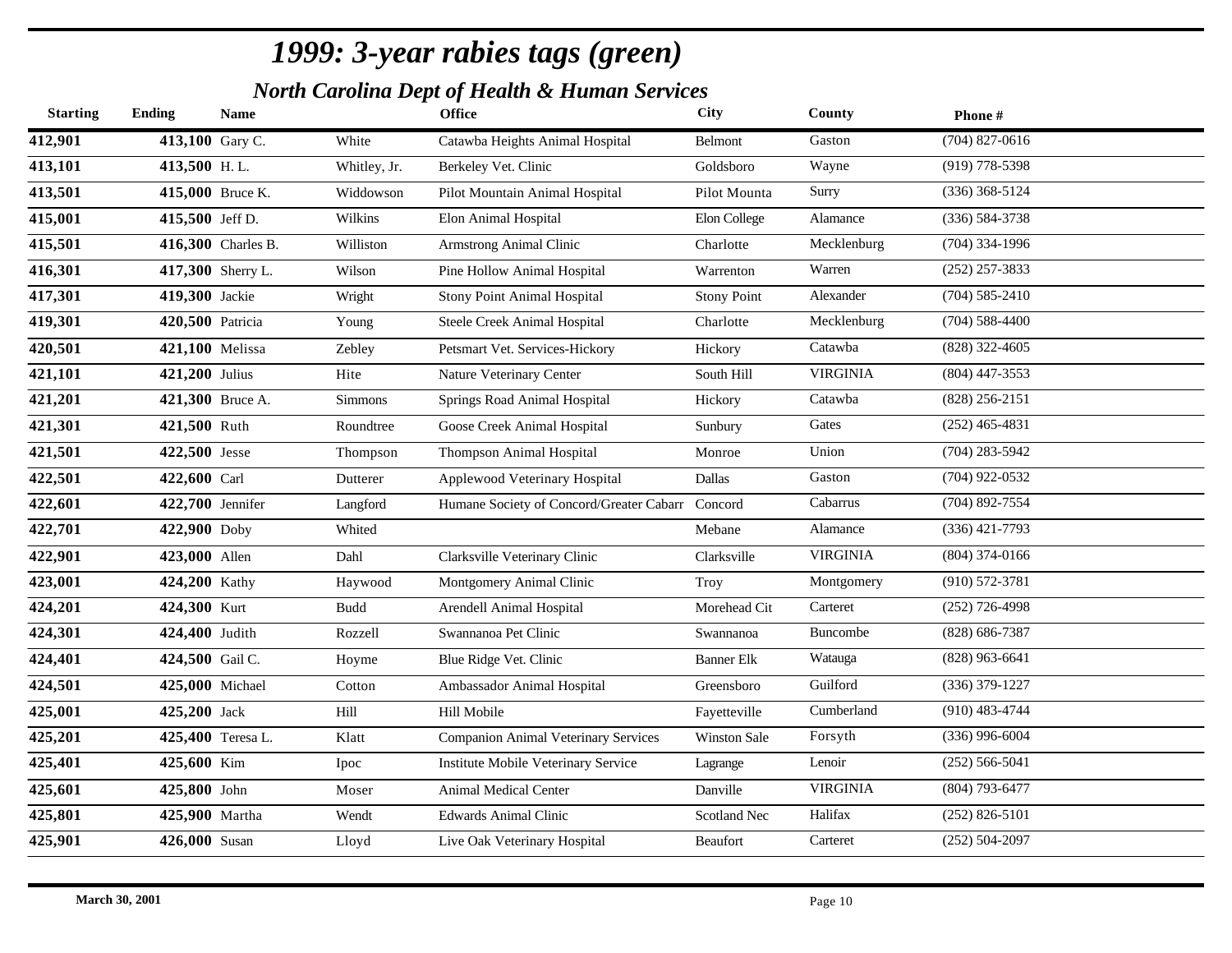*North Carolina Dept of Health & Human Services*

| Rockingham<br>$(336) 623 - 9260$<br>426,100 C. Ray<br>Wright<br>Eden<br>$(919)$ 403-5591<br>426,500 Shelly<br>Karl<br>Falconbridge Animal Hospital<br>Chapel Hill<br>Orange<br>Buncombe<br>$(828)$ 645-2908<br>427,000 Meg<br>Fox Run Veterinary Hospital<br>Asheville<br>Pressley<br>Konvalinka<br><b>Triangle Pet Emergency</b><br>Durham<br>Durham<br>$(919)$ 489-0715<br>427,100 Chris<br>New Hanover<br>$(910) 790 - 2042$<br>427,200 Marcie<br>Cape Fear Equine Clinic<br>Wilmington<br><b>Saugues</b><br>Alamance<br>$(336)$ 304-4450<br>427,500 Kate<br>Wilder<br>Wilder Veterinary Practice<br>Mebane<br>Carteret<br>$(252)$ 726-4998<br>427,600 Kurt<br>Arendell Animal Hospital<br>Morehead Cit<br>Budd<br>$(252)$ 747-8116<br>427,700 Karen<br>Eastern Equine Veterinary Clinic<br>Greene<br><b>Bulluck</b><br>Stantonsburg<br>Durham<br>$(919) 620 - 1463$<br>427,900 William<br>PetsMart Veterinary Services<br>Durham<br>St. Lawrence<br>(336) 720-9376<br>428,000 Jill<br>Forsyth<br>Holmes<br>Holmes Mobile Veterinary Service<br><b>Winston Sale</b><br>Caldwell<br>$(828)$ 728-6100<br>428,200 Marc T.<br>Schoenfield<br>Caldwell Animal Hospital<br>Lenoir<br>Chatham<br>$(336) 581 - 4080$<br>428,300 Katherine B.<br>Scott<br>Bennett<br><b>VIRGINIA</b><br>$(804)$ 575-0034<br>428,400 Roger<br>Animal Medical Clinic of South Boston<br>South Boston<br>Travis<br>$(919)$ 966-3111<br>428,500 Dwight<br>Chapel Hill<br>Orange<br>Bellinger<br>Mecklenburg<br>$(704)$ 372-3263<br>428,600 Glenn<br>Charlotte<br>Graves<br>Wake<br>(919) 733-3372<br>428,700 Stephanie<br>Kordick<br><b>OEES</b><br>Raleigh<br>McDowell<br>(828) 738-3883<br>428,900 Jeff<br>Schutz<br>Foothills Mobile Veterinary Services<br>Marion<br>$(919) 639 - 3580$<br>Harnett<br>429,000 Denise<br>Badala-Barbour<br>Crepe Myrtle Animal Hospital<br>Angier<br>Carteret<br>$(252)$ 726-4998<br>429,500 Kurt<br><b>Budd</b><br>Arendell Animal Hospital<br>Morehead Cit<br>Durham<br>$(919)$ 383-5578<br>430,500 Donald<br>Hoover, Jr.<br>Westside Animal Hospital<br>Durham<br>$(704)$ 824-6051<br>Gaston<br>430,600 Jerry<br>PetsMart - Veterinary Service<br>Dorsam<br>Gastonia<br><b>Stokes</b><br>$(336) 593 - 5422$<br>431,600 Kim D.<br>Gemeinhardt<br>Latitude 36 Mobile Vet. Services<br>Germanton<br>$(336)$ 775-5700<br>432,100 David<br>Forsyth<br>Harris<br>Arcadia Veterinary Hospital<br><b>Winston Sale</b><br>Halifax<br>$(252) 583 - 6651$<br>433,600<br>Halifax County Animal Control<br>Halifax<br>Davidson<br>$(336)$ 475-9119<br>434,600 Karl B.<br>Milliren<br>Thomasville Veterinary Hospital<br>Thomasville<br>$(910) 686 - 4806$<br>New Hanover<br>434,900 Karen<br><b>Bradler</b><br>Animal House Calls<br>Wilmington<br>Robeson<br>$(910)$ 671-9884<br>435,000 Lynne<br>Riley<br>Lumberton<br>$(704)$ 552-0647<br>435,500 Steve<br>Mecklenburg<br>Sharon Lakes Animal Hospital<br>Charlotte<br>Weaver | <b>Starting</b> | <b>Ending</b> | <b>Name</b> | <b>Office</b> | <b>City</b> | County | Phone# |
|---------------------------------------------------------------------------------------------------------------------------------------------------------------------------------------------------------------------------------------------------------------------------------------------------------------------------------------------------------------------------------------------------------------------------------------------------------------------------------------------------------------------------------------------------------------------------------------------------------------------------------------------------------------------------------------------------------------------------------------------------------------------------------------------------------------------------------------------------------------------------------------------------------------------------------------------------------------------------------------------------------------------------------------------------------------------------------------------------------------------------------------------------------------------------------------------------------------------------------------------------------------------------------------------------------------------------------------------------------------------------------------------------------------------------------------------------------------------------------------------------------------------------------------------------------------------------------------------------------------------------------------------------------------------------------------------------------------------------------------------------------------------------------------------------------------------------------------------------------------------------------------------------------------------------------------------------------------------------------------------------------------------------------------------------------------------------------------------------------------------------------------------------------------------------------------------------------------------------------------------------------------------------------------------------------------------------------------------------------------------------------------------------------------------------------------------------------------------------------------------------------------------------------------------------------------------------------------------------------------------------------------------------------------------------------------------------------------------------------------------------------------------------------------------------------------------------------------------------------------------------------------------------------------------------------|-----------------|---------------|-------------|---------------|-------------|--------|--------|
|                                                                                                                                                                                                                                                                                                                                                                                                                                                                                                                                                                                                                                                                                                                                                                                                                                                                                                                                                                                                                                                                                                                                                                                                                                                                                                                                                                                                                                                                                                                                                                                                                                                                                                                                                                                                                                                                                                                                                                                                                                                                                                                                                                                                                                                                                                                                                                                                                                                                                                                                                                                                                                                                                                                                                                                                                                                                                                                                 | 426,001         |               |             |               |             |        |        |
|                                                                                                                                                                                                                                                                                                                                                                                                                                                                                                                                                                                                                                                                                                                                                                                                                                                                                                                                                                                                                                                                                                                                                                                                                                                                                                                                                                                                                                                                                                                                                                                                                                                                                                                                                                                                                                                                                                                                                                                                                                                                                                                                                                                                                                                                                                                                                                                                                                                                                                                                                                                                                                                                                                                                                                                                                                                                                                                                 | 426,101         |               |             |               |             |        |        |
|                                                                                                                                                                                                                                                                                                                                                                                                                                                                                                                                                                                                                                                                                                                                                                                                                                                                                                                                                                                                                                                                                                                                                                                                                                                                                                                                                                                                                                                                                                                                                                                                                                                                                                                                                                                                                                                                                                                                                                                                                                                                                                                                                                                                                                                                                                                                                                                                                                                                                                                                                                                                                                                                                                                                                                                                                                                                                                                                 | 426,501         |               |             |               |             |        |        |
|                                                                                                                                                                                                                                                                                                                                                                                                                                                                                                                                                                                                                                                                                                                                                                                                                                                                                                                                                                                                                                                                                                                                                                                                                                                                                                                                                                                                                                                                                                                                                                                                                                                                                                                                                                                                                                                                                                                                                                                                                                                                                                                                                                                                                                                                                                                                                                                                                                                                                                                                                                                                                                                                                                                                                                                                                                                                                                                                 | 427,001         |               |             |               |             |        |        |
|                                                                                                                                                                                                                                                                                                                                                                                                                                                                                                                                                                                                                                                                                                                                                                                                                                                                                                                                                                                                                                                                                                                                                                                                                                                                                                                                                                                                                                                                                                                                                                                                                                                                                                                                                                                                                                                                                                                                                                                                                                                                                                                                                                                                                                                                                                                                                                                                                                                                                                                                                                                                                                                                                                                                                                                                                                                                                                                                 | 427,101         |               |             |               |             |        |        |
|                                                                                                                                                                                                                                                                                                                                                                                                                                                                                                                                                                                                                                                                                                                                                                                                                                                                                                                                                                                                                                                                                                                                                                                                                                                                                                                                                                                                                                                                                                                                                                                                                                                                                                                                                                                                                                                                                                                                                                                                                                                                                                                                                                                                                                                                                                                                                                                                                                                                                                                                                                                                                                                                                                                                                                                                                                                                                                                                 | 427,201         |               |             |               |             |        |        |
|                                                                                                                                                                                                                                                                                                                                                                                                                                                                                                                                                                                                                                                                                                                                                                                                                                                                                                                                                                                                                                                                                                                                                                                                                                                                                                                                                                                                                                                                                                                                                                                                                                                                                                                                                                                                                                                                                                                                                                                                                                                                                                                                                                                                                                                                                                                                                                                                                                                                                                                                                                                                                                                                                                                                                                                                                                                                                                                                 | 427,501         |               |             |               |             |        |        |
|                                                                                                                                                                                                                                                                                                                                                                                                                                                                                                                                                                                                                                                                                                                                                                                                                                                                                                                                                                                                                                                                                                                                                                                                                                                                                                                                                                                                                                                                                                                                                                                                                                                                                                                                                                                                                                                                                                                                                                                                                                                                                                                                                                                                                                                                                                                                                                                                                                                                                                                                                                                                                                                                                                                                                                                                                                                                                                                                 | 427,601         |               |             |               |             |        |        |
|                                                                                                                                                                                                                                                                                                                                                                                                                                                                                                                                                                                                                                                                                                                                                                                                                                                                                                                                                                                                                                                                                                                                                                                                                                                                                                                                                                                                                                                                                                                                                                                                                                                                                                                                                                                                                                                                                                                                                                                                                                                                                                                                                                                                                                                                                                                                                                                                                                                                                                                                                                                                                                                                                                                                                                                                                                                                                                                                 | 427,701         |               |             |               |             |        |        |
|                                                                                                                                                                                                                                                                                                                                                                                                                                                                                                                                                                                                                                                                                                                                                                                                                                                                                                                                                                                                                                                                                                                                                                                                                                                                                                                                                                                                                                                                                                                                                                                                                                                                                                                                                                                                                                                                                                                                                                                                                                                                                                                                                                                                                                                                                                                                                                                                                                                                                                                                                                                                                                                                                                                                                                                                                                                                                                                                 | 427,901         |               |             |               |             |        |        |
|                                                                                                                                                                                                                                                                                                                                                                                                                                                                                                                                                                                                                                                                                                                                                                                                                                                                                                                                                                                                                                                                                                                                                                                                                                                                                                                                                                                                                                                                                                                                                                                                                                                                                                                                                                                                                                                                                                                                                                                                                                                                                                                                                                                                                                                                                                                                                                                                                                                                                                                                                                                                                                                                                                                                                                                                                                                                                                                                 | 428,001         |               |             |               |             |        |        |
|                                                                                                                                                                                                                                                                                                                                                                                                                                                                                                                                                                                                                                                                                                                                                                                                                                                                                                                                                                                                                                                                                                                                                                                                                                                                                                                                                                                                                                                                                                                                                                                                                                                                                                                                                                                                                                                                                                                                                                                                                                                                                                                                                                                                                                                                                                                                                                                                                                                                                                                                                                                                                                                                                                                                                                                                                                                                                                                                 | 428,201         |               |             |               |             |        |        |
|                                                                                                                                                                                                                                                                                                                                                                                                                                                                                                                                                                                                                                                                                                                                                                                                                                                                                                                                                                                                                                                                                                                                                                                                                                                                                                                                                                                                                                                                                                                                                                                                                                                                                                                                                                                                                                                                                                                                                                                                                                                                                                                                                                                                                                                                                                                                                                                                                                                                                                                                                                                                                                                                                                                                                                                                                                                                                                                                 | 428,301         |               |             |               |             |        |        |
|                                                                                                                                                                                                                                                                                                                                                                                                                                                                                                                                                                                                                                                                                                                                                                                                                                                                                                                                                                                                                                                                                                                                                                                                                                                                                                                                                                                                                                                                                                                                                                                                                                                                                                                                                                                                                                                                                                                                                                                                                                                                                                                                                                                                                                                                                                                                                                                                                                                                                                                                                                                                                                                                                                                                                                                                                                                                                                                                 | 428,401         |               |             |               |             |        |        |
|                                                                                                                                                                                                                                                                                                                                                                                                                                                                                                                                                                                                                                                                                                                                                                                                                                                                                                                                                                                                                                                                                                                                                                                                                                                                                                                                                                                                                                                                                                                                                                                                                                                                                                                                                                                                                                                                                                                                                                                                                                                                                                                                                                                                                                                                                                                                                                                                                                                                                                                                                                                                                                                                                                                                                                                                                                                                                                                                 | 428,501         |               |             |               |             |        |        |
|                                                                                                                                                                                                                                                                                                                                                                                                                                                                                                                                                                                                                                                                                                                                                                                                                                                                                                                                                                                                                                                                                                                                                                                                                                                                                                                                                                                                                                                                                                                                                                                                                                                                                                                                                                                                                                                                                                                                                                                                                                                                                                                                                                                                                                                                                                                                                                                                                                                                                                                                                                                                                                                                                                                                                                                                                                                                                                                                 | 428,601         |               |             |               |             |        |        |
|                                                                                                                                                                                                                                                                                                                                                                                                                                                                                                                                                                                                                                                                                                                                                                                                                                                                                                                                                                                                                                                                                                                                                                                                                                                                                                                                                                                                                                                                                                                                                                                                                                                                                                                                                                                                                                                                                                                                                                                                                                                                                                                                                                                                                                                                                                                                                                                                                                                                                                                                                                                                                                                                                                                                                                                                                                                                                                                                 | 428,701         |               |             |               |             |        |        |
|                                                                                                                                                                                                                                                                                                                                                                                                                                                                                                                                                                                                                                                                                                                                                                                                                                                                                                                                                                                                                                                                                                                                                                                                                                                                                                                                                                                                                                                                                                                                                                                                                                                                                                                                                                                                                                                                                                                                                                                                                                                                                                                                                                                                                                                                                                                                                                                                                                                                                                                                                                                                                                                                                                                                                                                                                                                                                                                                 | 428,901         |               |             |               |             |        |        |
|                                                                                                                                                                                                                                                                                                                                                                                                                                                                                                                                                                                                                                                                                                                                                                                                                                                                                                                                                                                                                                                                                                                                                                                                                                                                                                                                                                                                                                                                                                                                                                                                                                                                                                                                                                                                                                                                                                                                                                                                                                                                                                                                                                                                                                                                                                                                                                                                                                                                                                                                                                                                                                                                                                                                                                                                                                                                                                                                 | 429,001         |               |             |               |             |        |        |
|                                                                                                                                                                                                                                                                                                                                                                                                                                                                                                                                                                                                                                                                                                                                                                                                                                                                                                                                                                                                                                                                                                                                                                                                                                                                                                                                                                                                                                                                                                                                                                                                                                                                                                                                                                                                                                                                                                                                                                                                                                                                                                                                                                                                                                                                                                                                                                                                                                                                                                                                                                                                                                                                                                                                                                                                                                                                                                                                 | 429,501         |               |             |               |             |        |        |
|                                                                                                                                                                                                                                                                                                                                                                                                                                                                                                                                                                                                                                                                                                                                                                                                                                                                                                                                                                                                                                                                                                                                                                                                                                                                                                                                                                                                                                                                                                                                                                                                                                                                                                                                                                                                                                                                                                                                                                                                                                                                                                                                                                                                                                                                                                                                                                                                                                                                                                                                                                                                                                                                                                                                                                                                                                                                                                                                 | 430,501         |               |             |               |             |        |        |
|                                                                                                                                                                                                                                                                                                                                                                                                                                                                                                                                                                                                                                                                                                                                                                                                                                                                                                                                                                                                                                                                                                                                                                                                                                                                                                                                                                                                                                                                                                                                                                                                                                                                                                                                                                                                                                                                                                                                                                                                                                                                                                                                                                                                                                                                                                                                                                                                                                                                                                                                                                                                                                                                                                                                                                                                                                                                                                                                 | 430,601         |               |             |               |             |        |        |
|                                                                                                                                                                                                                                                                                                                                                                                                                                                                                                                                                                                                                                                                                                                                                                                                                                                                                                                                                                                                                                                                                                                                                                                                                                                                                                                                                                                                                                                                                                                                                                                                                                                                                                                                                                                                                                                                                                                                                                                                                                                                                                                                                                                                                                                                                                                                                                                                                                                                                                                                                                                                                                                                                                                                                                                                                                                                                                                                 | 431,601         |               |             |               |             |        |        |
|                                                                                                                                                                                                                                                                                                                                                                                                                                                                                                                                                                                                                                                                                                                                                                                                                                                                                                                                                                                                                                                                                                                                                                                                                                                                                                                                                                                                                                                                                                                                                                                                                                                                                                                                                                                                                                                                                                                                                                                                                                                                                                                                                                                                                                                                                                                                                                                                                                                                                                                                                                                                                                                                                                                                                                                                                                                                                                                                 | 432,101         |               |             |               |             |        |        |
|                                                                                                                                                                                                                                                                                                                                                                                                                                                                                                                                                                                                                                                                                                                                                                                                                                                                                                                                                                                                                                                                                                                                                                                                                                                                                                                                                                                                                                                                                                                                                                                                                                                                                                                                                                                                                                                                                                                                                                                                                                                                                                                                                                                                                                                                                                                                                                                                                                                                                                                                                                                                                                                                                                                                                                                                                                                                                                                                 | 433,601         |               |             |               |             |        |        |
|                                                                                                                                                                                                                                                                                                                                                                                                                                                                                                                                                                                                                                                                                                                                                                                                                                                                                                                                                                                                                                                                                                                                                                                                                                                                                                                                                                                                                                                                                                                                                                                                                                                                                                                                                                                                                                                                                                                                                                                                                                                                                                                                                                                                                                                                                                                                                                                                                                                                                                                                                                                                                                                                                                                                                                                                                                                                                                                                 | 434,601         |               |             |               |             |        |        |
|                                                                                                                                                                                                                                                                                                                                                                                                                                                                                                                                                                                                                                                                                                                                                                                                                                                                                                                                                                                                                                                                                                                                                                                                                                                                                                                                                                                                                                                                                                                                                                                                                                                                                                                                                                                                                                                                                                                                                                                                                                                                                                                                                                                                                                                                                                                                                                                                                                                                                                                                                                                                                                                                                                                                                                                                                                                                                                                                 | 434,901         |               |             |               |             |        |        |
|                                                                                                                                                                                                                                                                                                                                                                                                                                                                                                                                                                                                                                                                                                                                                                                                                                                                                                                                                                                                                                                                                                                                                                                                                                                                                                                                                                                                                                                                                                                                                                                                                                                                                                                                                                                                                                                                                                                                                                                                                                                                                                                                                                                                                                                                                                                                                                                                                                                                                                                                                                                                                                                                                                                                                                                                                                                                                                                                 | 435,001         |               |             |               |             |        |        |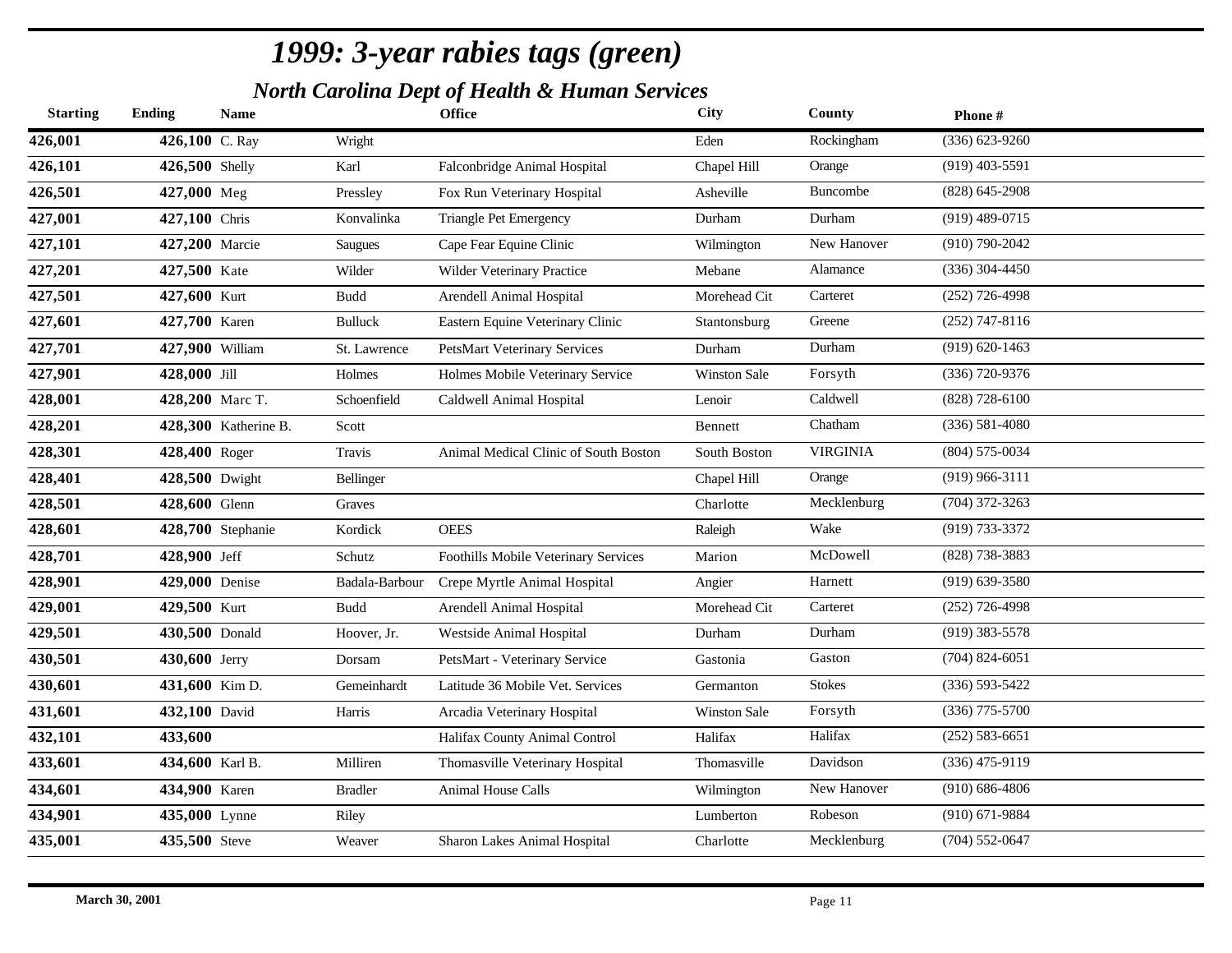*North Carolina Dept of Health & Human Services*

| $(704)$ 824-2674<br>435,501<br>435,800 Dale<br>Gaston<br>Pickens<br>Veterinary Health Care<br>Gastonia<br>435,801<br>Mecklenburg<br>436,800 Richard<br>$(704)$ 523-2996<br>Charlotte<br>Killough<br>Long Animal Hospital<br><b>VIRGINIA</b><br>$(804) 836 - 2499$<br>436,801<br>436,900 Jeff<br>Smith<br>Mount Herman Animal Clinic<br>Danville<br>436,901<br>Thompson Animal Hospital<br>Union<br>$(704)$ 283-5942<br>437,900 Jesse<br>Thompson<br>Monroe<br>437,901<br>$(252) 534 - 5841$<br>Northampton<br>438,200 James E.<br>Northampton County Health Dept.<br>Jackson<br>Brown<br>438,201<br>Martin<br>$(252)$ 792-2808<br>438,700 Ben<br>Shelton Veterinary Clinic<br>Williamston<br>Shelton<br>438,701<br>$(336)$ 778-2738<br>439,000 Mitchell<br>Forsyth<br>Animal Ark Veterinary Hospital<br><b>Clemmons</b><br>Spindel<br>439,001<br>Guilford<br>439,200 Stan<br>$(336)$ 676-8387<br>Pleasant Garden Veterinary Hospital<br>Corbin<br>Greensboro<br>439,201<br>$(919) 732 - 2569$<br>439,400 Toni<br>Piedmont Veterinary Clinic<br>Orange<br>Sugg<br>Hillsborough<br>439,401<br>Caldwell<br>$(828)$ 758-7860<br>439,600 Laura<br>Mountain Laurel Mobile Vet Services<br>Lenoir<br>Pearson<br>439,601<br>Mecklenburg<br>$(704)$ 948-6300<br>440,000 Donna L.<br>Warren<br>Lake Cross Veterinary Hospital<br>Huntersville<br>Caldwell<br>$(828)$ 728-6100<br>440,001<br>440,500 Marc T.<br>Schoenfield<br>Caldwell Animal Hospital<br>Lenoir<br>440,501<br>$(704)$ 824-2674<br>440,800 Dale<br>Gaston<br>Pickens<br>Veterinary Health Care<br>Gastonia<br>(828) 328-2448<br>440,801<br>Catawba<br>441,000 Gary A.<br>Viewmont Animal Clinic<br>Pope<br>Hickory<br>441,001<br>$(919) 563 - 6080$<br>441,800 Harold E.<br>Rodeffer<br>Piedmont Veterinary Clinic<br>Mebane<br>Orange<br>441,801<br>$(828)$ 437-0481<br>Burke<br><b>441,900</b> Mark A.<br>McMahon<br><b>Burke Animal Clinic</b><br>Morganton<br>441,901<br>Mecklenburg<br>$(704)$ 535-6688<br>442,300 James<br>Charlotte<br>Schacht<br><b>Idlewild Animal Hospital</b><br>442,301<br>$(704)$ 821-7040<br>443,300 Robert Lee<br>Union<br>Indian Trail Animal Hospital<br><b>Indian Trail</b><br>Glenn<br>443,301<br>$(704)$ 542-8339<br>Mecklenburg<br>443,800 Jenny<br>All Pet Care Clinic<br>Pineville<br>Artman<br>443,801<br>$(704)$ 847-4796<br>444,600 Carl<br>Mecklenburg<br>Sardis Animal Clinic<br>Charlotte<br>Cornell<br>444,601<br><b>Stokes</b><br>$(336) 593 - 5422$<br>445,100 Kim D.<br>Gemeinhardt<br>Latitude 36 Mobile Vet. Services<br>Germanton<br>Guilford<br>$(336)$ 218-7174<br>445,101<br>445,200 Robert<br>Krawczyk<br>PetsMart/Pet Hospital of Greensboro<br>Greensboro<br>Caldwell<br>$(828)$ 396-7002<br>445,201<br>446,200 Denise R.<br>Glander<br>Lake Hickory Veterinary Hospital<br>Granite Falls<br>446,201<br>Durham<br>$(919)$ 489-5142<br>446,400 Wendy<br>The Cat Hospital<br>Durham<br>Simpson<br>446,401<br>Gates<br>$(252)$ 465-4831<br>446,600 Ruth<br>Roundtree<br>Goose Creek Animal Hospital<br>Sunbury<br>Halifax<br>$(252)$ 308-1882<br>446,601<br>447,100 Kay<br>Lake Country Animal Hospital<br>Lawrence<br>Roanoke Rap<br>447,101<br>Caldwell<br>$(828)$ 728-6100<br>448,100 Marc T.<br>Schoenfield<br>Caldwell Animal Hospital<br>Lenoir<br>448,101<br>Moore<br>$(910)$ 949-3878<br>448,400 Brenda<br>Carthage<br>Bishop<br>Sport Horse Associates | <b>Starting</b> | <b>Ending</b> | <b>Name</b> | <b>Office</b> | City | County | Phone# |
|------------------------------------------------------------------------------------------------------------------------------------------------------------------------------------------------------------------------------------------------------------------------------------------------------------------------------------------------------------------------------------------------------------------------------------------------------------------------------------------------------------------------------------------------------------------------------------------------------------------------------------------------------------------------------------------------------------------------------------------------------------------------------------------------------------------------------------------------------------------------------------------------------------------------------------------------------------------------------------------------------------------------------------------------------------------------------------------------------------------------------------------------------------------------------------------------------------------------------------------------------------------------------------------------------------------------------------------------------------------------------------------------------------------------------------------------------------------------------------------------------------------------------------------------------------------------------------------------------------------------------------------------------------------------------------------------------------------------------------------------------------------------------------------------------------------------------------------------------------------------------------------------------------------------------------------------------------------------------------------------------------------------------------------------------------------------------------------------------------------------------------------------------------------------------------------------------------------------------------------------------------------------------------------------------------------------------------------------------------------------------------------------------------------------------------------------------------------------------------------------------------------------------------------------------------------------------------------------------------------------------------------------------------------------------------------------------------------------------------------------------------------------------------------------------------------------------------------------------------------------------------------------------------------------------------------------------------------------------------------------------------------------------------------------------------------------------------------------------------------------------------------------------------------------------------------------------------------------------------------------------------------------------------------------------------------------------------------------------------------------------|-----------------|---------------|-------------|---------------|------|--------|--------|
|                                                                                                                                                                                                                                                                                                                                                                                                                                                                                                                                                                                                                                                                                                                                                                                                                                                                                                                                                                                                                                                                                                                                                                                                                                                                                                                                                                                                                                                                                                                                                                                                                                                                                                                                                                                                                                                                                                                                                                                                                                                                                                                                                                                                                                                                                                                                                                                                                                                                                                                                                                                                                                                                                                                                                                                                                                                                                                                                                                                                                                                                                                                                                                                                                                                                                                                                                                              |                 |               |             |               |      |        |        |
|                                                                                                                                                                                                                                                                                                                                                                                                                                                                                                                                                                                                                                                                                                                                                                                                                                                                                                                                                                                                                                                                                                                                                                                                                                                                                                                                                                                                                                                                                                                                                                                                                                                                                                                                                                                                                                                                                                                                                                                                                                                                                                                                                                                                                                                                                                                                                                                                                                                                                                                                                                                                                                                                                                                                                                                                                                                                                                                                                                                                                                                                                                                                                                                                                                                                                                                                                                              |                 |               |             |               |      |        |        |
|                                                                                                                                                                                                                                                                                                                                                                                                                                                                                                                                                                                                                                                                                                                                                                                                                                                                                                                                                                                                                                                                                                                                                                                                                                                                                                                                                                                                                                                                                                                                                                                                                                                                                                                                                                                                                                                                                                                                                                                                                                                                                                                                                                                                                                                                                                                                                                                                                                                                                                                                                                                                                                                                                                                                                                                                                                                                                                                                                                                                                                                                                                                                                                                                                                                                                                                                                                              |                 |               |             |               |      |        |        |
|                                                                                                                                                                                                                                                                                                                                                                                                                                                                                                                                                                                                                                                                                                                                                                                                                                                                                                                                                                                                                                                                                                                                                                                                                                                                                                                                                                                                                                                                                                                                                                                                                                                                                                                                                                                                                                                                                                                                                                                                                                                                                                                                                                                                                                                                                                                                                                                                                                                                                                                                                                                                                                                                                                                                                                                                                                                                                                                                                                                                                                                                                                                                                                                                                                                                                                                                                                              |                 |               |             |               |      |        |        |
|                                                                                                                                                                                                                                                                                                                                                                                                                                                                                                                                                                                                                                                                                                                                                                                                                                                                                                                                                                                                                                                                                                                                                                                                                                                                                                                                                                                                                                                                                                                                                                                                                                                                                                                                                                                                                                                                                                                                                                                                                                                                                                                                                                                                                                                                                                                                                                                                                                                                                                                                                                                                                                                                                                                                                                                                                                                                                                                                                                                                                                                                                                                                                                                                                                                                                                                                                                              |                 |               |             |               |      |        |        |
|                                                                                                                                                                                                                                                                                                                                                                                                                                                                                                                                                                                                                                                                                                                                                                                                                                                                                                                                                                                                                                                                                                                                                                                                                                                                                                                                                                                                                                                                                                                                                                                                                                                                                                                                                                                                                                                                                                                                                                                                                                                                                                                                                                                                                                                                                                                                                                                                                                                                                                                                                                                                                                                                                                                                                                                                                                                                                                                                                                                                                                                                                                                                                                                                                                                                                                                                                                              |                 |               |             |               |      |        |        |
|                                                                                                                                                                                                                                                                                                                                                                                                                                                                                                                                                                                                                                                                                                                                                                                                                                                                                                                                                                                                                                                                                                                                                                                                                                                                                                                                                                                                                                                                                                                                                                                                                                                                                                                                                                                                                                                                                                                                                                                                                                                                                                                                                                                                                                                                                                                                                                                                                                                                                                                                                                                                                                                                                                                                                                                                                                                                                                                                                                                                                                                                                                                                                                                                                                                                                                                                                                              |                 |               |             |               |      |        |        |
|                                                                                                                                                                                                                                                                                                                                                                                                                                                                                                                                                                                                                                                                                                                                                                                                                                                                                                                                                                                                                                                                                                                                                                                                                                                                                                                                                                                                                                                                                                                                                                                                                                                                                                                                                                                                                                                                                                                                                                                                                                                                                                                                                                                                                                                                                                                                                                                                                                                                                                                                                                                                                                                                                                                                                                                                                                                                                                                                                                                                                                                                                                                                                                                                                                                                                                                                                                              |                 |               |             |               |      |        |        |
|                                                                                                                                                                                                                                                                                                                                                                                                                                                                                                                                                                                                                                                                                                                                                                                                                                                                                                                                                                                                                                                                                                                                                                                                                                                                                                                                                                                                                                                                                                                                                                                                                                                                                                                                                                                                                                                                                                                                                                                                                                                                                                                                                                                                                                                                                                                                                                                                                                                                                                                                                                                                                                                                                                                                                                                                                                                                                                                                                                                                                                                                                                                                                                                                                                                                                                                                                                              |                 |               |             |               |      |        |        |
|                                                                                                                                                                                                                                                                                                                                                                                                                                                                                                                                                                                                                                                                                                                                                                                                                                                                                                                                                                                                                                                                                                                                                                                                                                                                                                                                                                                                                                                                                                                                                                                                                                                                                                                                                                                                                                                                                                                                                                                                                                                                                                                                                                                                                                                                                                                                                                                                                                                                                                                                                                                                                                                                                                                                                                                                                                                                                                                                                                                                                                                                                                                                                                                                                                                                                                                                                                              |                 |               |             |               |      |        |        |
|                                                                                                                                                                                                                                                                                                                                                                                                                                                                                                                                                                                                                                                                                                                                                                                                                                                                                                                                                                                                                                                                                                                                                                                                                                                                                                                                                                                                                                                                                                                                                                                                                                                                                                                                                                                                                                                                                                                                                                                                                                                                                                                                                                                                                                                                                                                                                                                                                                                                                                                                                                                                                                                                                                                                                                                                                                                                                                                                                                                                                                                                                                                                                                                                                                                                                                                                                                              |                 |               |             |               |      |        |        |
|                                                                                                                                                                                                                                                                                                                                                                                                                                                                                                                                                                                                                                                                                                                                                                                                                                                                                                                                                                                                                                                                                                                                                                                                                                                                                                                                                                                                                                                                                                                                                                                                                                                                                                                                                                                                                                                                                                                                                                                                                                                                                                                                                                                                                                                                                                                                                                                                                                                                                                                                                                                                                                                                                                                                                                                                                                                                                                                                                                                                                                                                                                                                                                                                                                                                                                                                                                              |                 |               |             |               |      |        |        |
|                                                                                                                                                                                                                                                                                                                                                                                                                                                                                                                                                                                                                                                                                                                                                                                                                                                                                                                                                                                                                                                                                                                                                                                                                                                                                                                                                                                                                                                                                                                                                                                                                                                                                                                                                                                                                                                                                                                                                                                                                                                                                                                                                                                                                                                                                                                                                                                                                                                                                                                                                                                                                                                                                                                                                                                                                                                                                                                                                                                                                                                                                                                                                                                                                                                                                                                                                                              |                 |               |             |               |      |        |        |
|                                                                                                                                                                                                                                                                                                                                                                                                                                                                                                                                                                                                                                                                                                                                                                                                                                                                                                                                                                                                                                                                                                                                                                                                                                                                                                                                                                                                                                                                                                                                                                                                                                                                                                                                                                                                                                                                                                                                                                                                                                                                                                                                                                                                                                                                                                                                                                                                                                                                                                                                                                                                                                                                                                                                                                                                                                                                                                                                                                                                                                                                                                                                                                                                                                                                                                                                                                              |                 |               |             |               |      |        |        |
|                                                                                                                                                                                                                                                                                                                                                                                                                                                                                                                                                                                                                                                                                                                                                                                                                                                                                                                                                                                                                                                                                                                                                                                                                                                                                                                                                                                                                                                                                                                                                                                                                                                                                                                                                                                                                                                                                                                                                                                                                                                                                                                                                                                                                                                                                                                                                                                                                                                                                                                                                                                                                                                                                                                                                                                                                                                                                                                                                                                                                                                                                                                                                                                                                                                                                                                                                                              |                 |               |             |               |      |        |        |
|                                                                                                                                                                                                                                                                                                                                                                                                                                                                                                                                                                                                                                                                                                                                                                                                                                                                                                                                                                                                                                                                                                                                                                                                                                                                                                                                                                                                                                                                                                                                                                                                                                                                                                                                                                                                                                                                                                                                                                                                                                                                                                                                                                                                                                                                                                                                                                                                                                                                                                                                                                                                                                                                                                                                                                                                                                                                                                                                                                                                                                                                                                                                                                                                                                                                                                                                                                              |                 |               |             |               |      |        |        |
|                                                                                                                                                                                                                                                                                                                                                                                                                                                                                                                                                                                                                                                                                                                                                                                                                                                                                                                                                                                                                                                                                                                                                                                                                                                                                                                                                                                                                                                                                                                                                                                                                                                                                                                                                                                                                                                                                                                                                                                                                                                                                                                                                                                                                                                                                                                                                                                                                                                                                                                                                                                                                                                                                                                                                                                                                                                                                                                                                                                                                                                                                                                                                                                                                                                                                                                                                                              |                 |               |             |               |      |        |        |
|                                                                                                                                                                                                                                                                                                                                                                                                                                                                                                                                                                                                                                                                                                                                                                                                                                                                                                                                                                                                                                                                                                                                                                                                                                                                                                                                                                                                                                                                                                                                                                                                                                                                                                                                                                                                                                                                                                                                                                                                                                                                                                                                                                                                                                                                                                                                                                                                                                                                                                                                                                                                                                                                                                                                                                                                                                                                                                                                                                                                                                                                                                                                                                                                                                                                                                                                                                              |                 |               |             |               |      |        |        |
|                                                                                                                                                                                                                                                                                                                                                                                                                                                                                                                                                                                                                                                                                                                                                                                                                                                                                                                                                                                                                                                                                                                                                                                                                                                                                                                                                                                                                                                                                                                                                                                                                                                                                                                                                                                                                                                                                                                                                                                                                                                                                                                                                                                                                                                                                                                                                                                                                                                                                                                                                                                                                                                                                                                                                                                                                                                                                                                                                                                                                                                                                                                                                                                                                                                                                                                                                                              |                 |               |             |               |      |        |        |
|                                                                                                                                                                                                                                                                                                                                                                                                                                                                                                                                                                                                                                                                                                                                                                                                                                                                                                                                                                                                                                                                                                                                                                                                                                                                                                                                                                                                                                                                                                                                                                                                                                                                                                                                                                                                                                                                                                                                                                                                                                                                                                                                                                                                                                                                                                                                                                                                                                                                                                                                                                                                                                                                                                                                                                                                                                                                                                                                                                                                                                                                                                                                                                                                                                                                                                                                                                              |                 |               |             |               |      |        |        |
|                                                                                                                                                                                                                                                                                                                                                                                                                                                                                                                                                                                                                                                                                                                                                                                                                                                                                                                                                                                                                                                                                                                                                                                                                                                                                                                                                                                                                                                                                                                                                                                                                                                                                                                                                                                                                                                                                                                                                                                                                                                                                                                                                                                                                                                                                                                                                                                                                                                                                                                                                                                                                                                                                                                                                                                                                                                                                                                                                                                                                                                                                                                                                                                                                                                                                                                                                                              |                 |               |             |               |      |        |        |
|                                                                                                                                                                                                                                                                                                                                                                                                                                                                                                                                                                                                                                                                                                                                                                                                                                                                                                                                                                                                                                                                                                                                                                                                                                                                                                                                                                                                                                                                                                                                                                                                                                                                                                                                                                                                                                                                                                                                                                                                                                                                                                                                                                                                                                                                                                                                                                                                                                                                                                                                                                                                                                                                                                                                                                                                                                                                                                                                                                                                                                                                                                                                                                                                                                                                                                                                                                              |                 |               |             |               |      |        |        |
|                                                                                                                                                                                                                                                                                                                                                                                                                                                                                                                                                                                                                                                                                                                                                                                                                                                                                                                                                                                                                                                                                                                                                                                                                                                                                                                                                                                                                                                                                                                                                                                                                                                                                                                                                                                                                                                                                                                                                                                                                                                                                                                                                                                                                                                                                                                                                                                                                                                                                                                                                                                                                                                                                                                                                                                                                                                                                                                                                                                                                                                                                                                                                                                                                                                                                                                                                                              |                 |               |             |               |      |        |        |
|                                                                                                                                                                                                                                                                                                                                                                                                                                                                                                                                                                                                                                                                                                                                                                                                                                                                                                                                                                                                                                                                                                                                                                                                                                                                                                                                                                                                                                                                                                                                                                                                                                                                                                                                                                                                                                                                                                                                                                                                                                                                                                                                                                                                                                                                                                                                                                                                                                                                                                                                                                                                                                                                                                                                                                                                                                                                                                                                                                                                                                                                                                                                                                                                                                                                                                                                                                              |                 |               |             |               |      |        |        |
|                                                                                                                                                                                                                                                                                                                                                                                                                                                                                                                                                                                                                                                                                                                                                                                                                                                                                                                                                                                                                                                                                                                                                                                                                                                                                                                                                                                                                                                                                                                                                                                                                                                                                                                                                                                                                                                                                                                                                                                                                                                                                                                                                                                                                                                                                                                                                                                                                                                                                                                                                                                                                                                                                                                                                                                                                                                                                                                                                                                                                                                                                                                                                                                                                                                                                                                                                                              |                 |               |             |               |      |        |        |
|                                                                                                                                                                                                                                                                                                                                                                                                                                                                                                                                                                                                                                                                                                                                                                                                                                                                                                                                                                                                                                                                                                                                                                                                                                                                                                                                                                                                                                                                                                                                                                                                                                                                                                                                                                                                                                                                                                                                                                                                                                                                                                                                                                                                                                                                                                                                                                                                                                                                                                                                                                                                                                                                                                                                                                                                                                                                                                                                                                                                                                                                                                                                                                                                                                                                                                                                                                              |                 |               |             |               |      |        |        |
|                                                                                                                                                                                                                                                                                                                                                                                                                                                                                                                                                                                                                                                                                                                                                                                                                                                                                                                                                                                                                                                                                                                                                                                                                                                                                                                                                                                                                                                                                                                                                                                                                                                                                                                                                                                                                                                                                                                                                                                                                                                                                                                                                                                                                                                                                                                                                                                                                                                                                                                                                                                                                                                                                                                                                                                                                                                                                                                                                                                                                                                                                                                                                                                                                                                                                                                                                                              |                 |               |             |               |      |        |        |
|                                                                                                                                                                                                                                                                                                                                                                                                                                                                                                                                                                                                                                                                                                                                                                                                                                                                                                                                                                                                                                                                                                                                                                                                                                                                                                                                                                                                                                                                                                                                                                                                                                                                                                                                                                                                                                                                                                                                                                                                                                                                                                                                                                                                                                                                                                                                                                                                                                                                                                                                                                                                                                                                                                                                                                                                                                                                                                                                                                                                                                                                                                                                                                                                                                                                                                                                                                              |                 |               |             |               |      |        |        |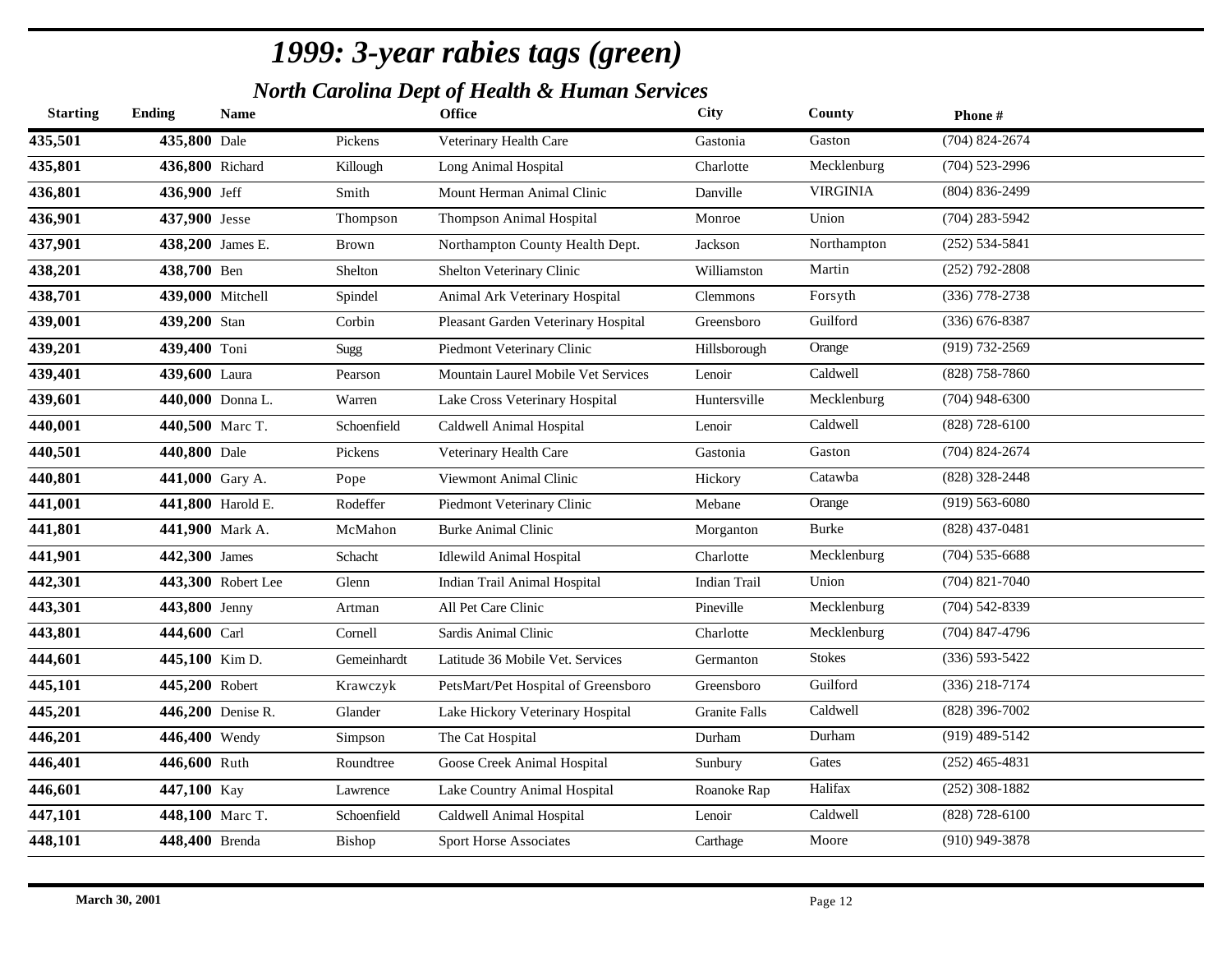*North Carolina Dept of Health & Human Services*

| <b>Starting</b> | <b>Ending</b>   | <b>Name</b>        |                 | <b>Office</b>                        | <b>City</b>        | County      | Phone#             |
|-----------------|-----------------|--------------------|-----------------|--------------------------------------|--------------------|-------------|--------------------|
| 448,401         |                 | 449,400 Kenneth W. | Hill            | Animal Hospital                      | Hickory            | Catawba     | (828) 322-1135     |
| 449,401         | 449,900 J.W.    |                    | Inscoe          | Newton Veterinary Clinic             | Newton             | Catawba     | $(828)$ 464-5020   |
| 449,901         | 450,900 Robert  |                    | <b>Browning</b> | Cherryville Animal Hospital, PA      | Cherryville        | Gaston      | $(704)$ 435-5475   |
| 450,901         | 451,000 Stacy   |                    | <b>Branch</b>   | <b>Branch Veterinary Practice</b>    | Clayton            | Johnston    | $(919) 550 - 0217$ |
| 451,001         | 451,500 William |                    | Cooper          | St. Francis Hospital for Animals     | Charlotte          | Mecklenburg | $(704)$ 527-2030   |
| 451,501         |                 | 451,700 Susan K.   | Booker          | Fullwood Animal Hospital             | Matthews           | Mecklenburg | $(704)$ 847-2400   |
| 451,701         |                 | 452,500 Kimberly   | Mitchell        | Maiden Small Animal Hospital         | Maiden             | Catawba     | $(828)$ 428-0010   |
| 452,501         | 452,600 William |                    | St. Lawrence    | <b>PetsMart Veterinary Services</b>  | Durham             | Durham      | $(919) 620 - 1463$ |
| 452,601         | 452,700         |                    |                 | Durham County Animal Control         | Durham             | Durham      | $(919) 560 - 0630$ |
| 452,701         | 453,700 Robert  |                    | Stipp           | Clear Creek Animal Hospital          | Charlotte          | Mecklenburg | $(704)$ 537-8405   |
| 453,701         | 453,900 Kim     |                    | Hombs           | <b>Atrium Animal Hospital</b>        | Charlotte          | Mecklenburg | $(704) 542 - 2000$ |
| 453,901         | 454,900 Toni    |                    | Sugg            | Piedmont Veterinary Clinic           | Hillsborough       | Orange      | (919) 732-2569     |
| 454,901         |                 | 455,000 Bayne E.   | Miller          | Davie Veterinary Clinic              | Mocksville         | Davie       | $(336)$ 751-5931   |
| 455,001         | 455,500 Steve   |                    | Weaver          | Sharon Lakes Animal Hospital         | Charlotte          | Mecklenburg | $(704)$ 552-0647   |
| 455,501         | 456,000 Darlene |                    | Lannon          | Lannon's Animal Hospital             | Elizabeth Cit      | Pasquotank  | $(252)$ 335-7708   |
| 456,001         | 456,500 James   |                    | Marais          | Foothills Animal Clinic              | <b>Forest City</b> | Rutherford  | $(828)$ 248-2168   |
| 456,501         | 457,500         |                    |                 | <b>Iredell County Animal Control</b> | Statesville        | Iredell     | $(704)$ 878-5424   |
| 457,501         |                 | 457,800 G. Odell   | Dalton, Jr.     | <b>Central Animal Hospital</b>       | Fayetteville       | Cumberland  | $(910)$ 484-5104   |
| 457,801         | 457,900 Glenn   |                    | Graves          |                                      | Charlotte          | Mecklenburg | $(704)$ 372-3263   |
| 457,901         | 458,000 Darren  |                    | Holman          | Gentle Care Animal Hospital          | Raleigh            | Wake        | $(919)$ 852-4386   |
| 458,001         | 458,300 Denise  |                    | Badala-Barbour  | Crepe Myrtle Animal Hospital         | Angier             | Harnett     | $(919)$ 639-3580   |
| 458,301         |                 | 458,800 G. Wayne   | Jones           | Lincolnton Animal Hospital           | Lincolnton         | Lincoln     | (704) 732-0728     |
| 458,801         |                 | 459,000 Mark A.    | McMahon         | <b>Burke Animal Clinic</b>           | Morganton          | Burke       | $(828)$ 437-0481   |
| 459,001         |                 | 459,300 Roger R.   | Holt            | East Bend Animal Clinic              | East Bend          | Yadkin      | $(336) 699 - 8344$ |
| 459,301         |                 | 459,600 Robert M.  | Sheegog, Jr.    | <b>Onslow Animal Hospital</b>        | Jacksonville       | Onslow      | $(910)$ 347-1219   |
| 459,601         | 460,000 Richard |                    | Killough        | Long Animal Hospital                 | Charlotte          | Mecklenburg | $(704)$ 523-2996   |
| 460,001         | 460,200 Michael |                    | Thomann         | Greater Charlotte Mobile Vet Clinic  | Charlotte          | Mecklenburg | $(704)$ 522-0677   |
| 460,201         |                 | 460,300 Douglas R. | Nabel           | James Landing Veterinary Hospital    | Jamestown          | Guilford    | $(336) 852 - 9800$ |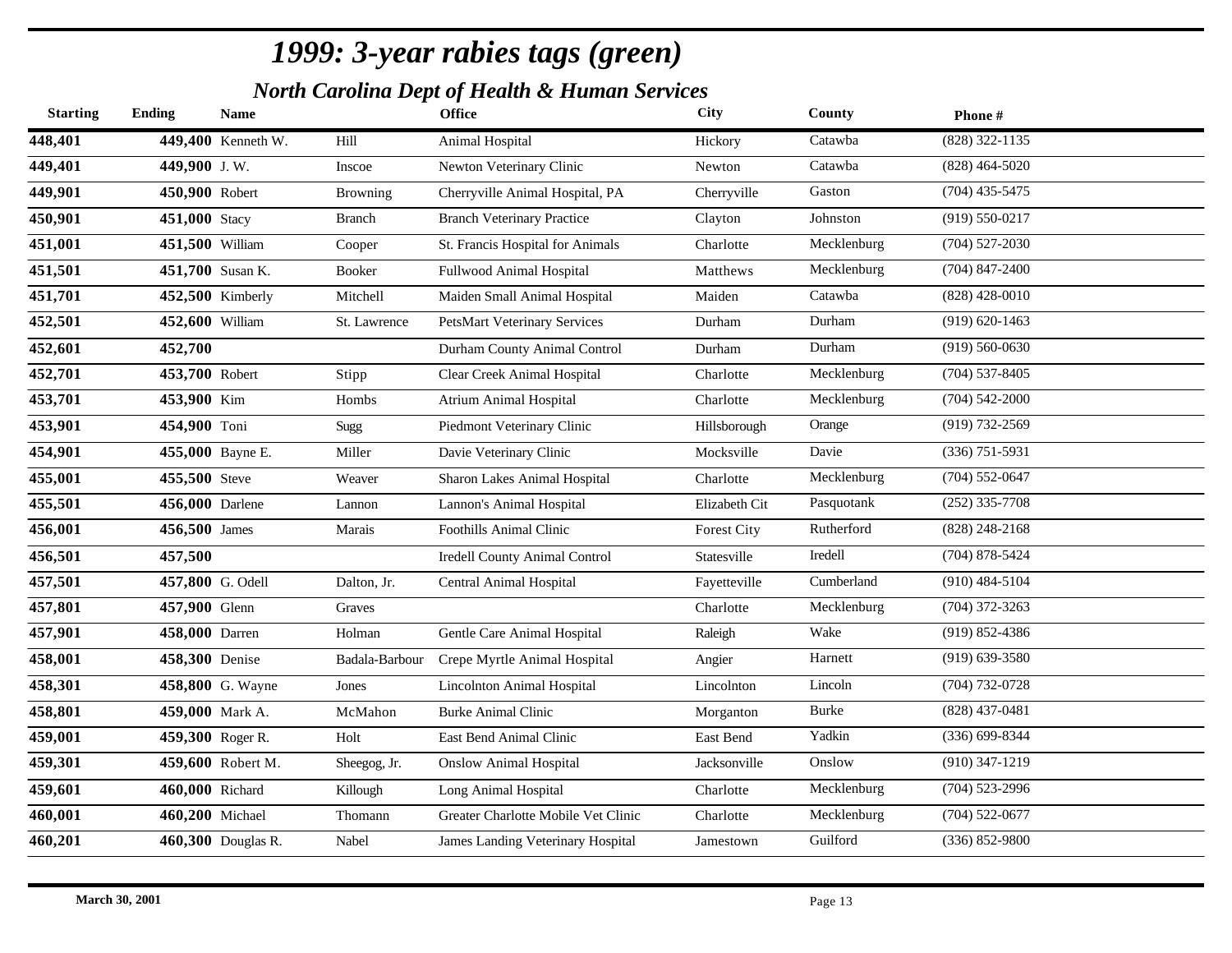*North Carolina Dept of Health & Human Services*

| Mecklenburg<br>$(704) 588 - 9788$<br>460,500 Katherine<br>Queck<br>The Carolinas Animal Hospital<br>Charlotte<br>Transylvania<br>(828) 884-4775<br>460,800 Clyde<br>Mountain View Veterinary Hospital<br><b>Brevard</b><br><b>Brooks</b><br>$(704)$ 948-6300<br>461,000 Donna L.<br>Mecklenburg<br>Warren<br>Huntersville<br>Lake Cross Veterinary Hospital<br>$(704)$ 694-6252<br>Wright<br>Polkton<br>461,300 Danny<br>Anson<br>Craven<br>$(252) 636 - 5040$<br>461,700 Donald<br>New Bern<br>Campbell<br>Animal Care Center of New Bern<br>Durham<br>$(919)$ 489-5142<br>461,400 Wendy<br>The Cat Hospital<br>Durham<br>Simpson<br>Carteret<br>$(252)$ 726-4998<br>462,200 Kurt<br>Arendell Animal Hospital<br>Morehead Cit<br>Budd<br>$(919)$ 639-3698<br>Harnett<br>462,400 Maria<br>Mendoza<br><b>Stage Road Animal Hospital</b><br>Angier<br>Onslow<br>$(910)$ 353-7676<br>462,500 Patricia<br><b>Coastal Cat Clinic</b><br>Jacksonville<br>Jordan<br>$(910)$ 353-3131<br>463,000 Charles E.<br>Onslow<br>Franklin<br>Academy Animal Hospital, PA<br>Jacksonville<br>$(704) 786 - 6669$<br>Cabarrus<br>463,200 W. Robert<br>Parrish<br><b>Animal Care Clinic</b><br>Concord<br>Durham<br>$(919) 620 - 1463$<br>463,400 William<br><b>PetsMart Veterinary Services</b><br>Durham<br>St. Lawrence<br>$(704)$ 523-3576<br>Mecklenburg<br>463,600 Marguerite<br>Woodlawn Animal Hospital<br>Charlotte<br>Horstman<br>New Hanover<br>$(910)$ 341-4199<br>463,800<br>New Hanover County Animal Control<br>Wilmington<br>Davidson<br>$(336)$ 242-2310<br>464,000 John<br>Hendren<br>Davidson County Animal Control<br>Lexington<br>$(704) 732 - 0728$<br>Lincoln<br>465,000 G. Wayne<br><b>Lincolnton Animal Hospital</b><br>Lincolnton<br>Jones<br>$(704)$ 857-1017<br>Rowan<br>465,200 Joanne<br>China Grove Animal Hospital<br>China Grove<br><b>Bryla</b><br>Mecklenburg<br>$(704) 542 - 0049$<br>465,500 Paul D.<br>Providence Veterinary Associates<br>Weeks<br>Charlotte<br>Mecklenburg<br>$(704)$ 522-0677<br>465,700 Michael<br>Greater Charlotte Mobile Vet Clinic<br>Thomann<br>Charlotte<br>Mecklenburg<br>$(704)$ 523-3457<br>465,900 J. Royce<br>Charlotte<br>Hagaman Animal Hospital, Inc.<br>Hagaman<br>Davidson<br>$(336)$ 475-9119<br>466,000 Karl B.<br>Thomasville Veterinary Hospital<br>Milliren<br>Thomasville<br>Cherokee<br>(828) 835-9689<br>466,100 David<br>Smoky Mtn Mobile Vet Service<br>Marble<br>Hobbs<br>Mecklenburg<br>$(704)$ 552-0647<br>466,300 Steve<br>Sharon Lakes Animal Hospital<br>Weaver<br>Charlotte<br>Gaston<br>$(704)$ 827-0616<br>466,400 Gary C.<br>White<br>Catawba Heights Animal Hospital<br>Belmont<br>$(828) 645 - 2908$<br>466,600 Meg<br>Fox Run Veterinary Hospital<br>Asheville<br>Buncombe<br>Pressley<br>Harnett<br>$(919)$ 639-3580<br>466,700 Denise<br>Crepe Myrtle Animal Hospital<br>Badala-Barbour<br>Angier<br>Durham<br>$(919)$ 489-9194<br>466,800 L.N.<br>Cornwallis Road Animal Hospital<br>Durham<br>Swenberg<br>$(828)$ 254-2221<br>466,900 Laurel M.<br>Asheville Veterinary House Calls (r)<br>Asheville<br>Buncombe<br>Davis | <b>Starting</b> | <b>Ending</b> | <b>Name</b> | <b>Office</b> | <b>City</b> | County | Phone# |
|------------------------------------------------------------------------------------------------------------------------------------------------------------------------------------------------------------------------------------------------------------------------------------------------------------------------------------------------------------------------------------------------------------------------------------------------------------------------------------------------------------------------------------------------------------------------------------------------------------------------------------------------------------------------------------------------------------------------------------------------------------------------------------------------------------------------------------------------------------------------------------------------------------------------------------------------------------------------------------------------------------------------------------------------------------------------------------------------------------------------------------------------------------------------------------------------------------------------------------------------------------------------------------------------------------------------------------------------------------------------------------------------------------------------------------------------------------------------------------------------------------------------------------------------------------------------------------------------------------------------------------------------------------------------------------------------------------------------------------------------------------------------------------------------------------------------------------------------------------------------------------------------------------------------------------------------------------------------------------------------------------------------------------------------------------------------------------------------------------------------------------------------------------------------------------------------------------------------------------------------------------------------------------------------------------------------------------------------------------------------------------------------------------------------------------------------------------------------------------------------------------------------------------------------------------------------------------------------------------------------------------------------------------------------------------------------------------------------------------------------------------------------------------------------------------------------------------------------------------------------------------------------------------------------------------------------------------------------------------------------------------------------------------------------------------------------------------------------------------|-----------------|---------------|-------------|---------------|-------------|--------|--------|
|                                                                                                                                                                                                                                                                                                                                                                                                                                                                                                                                                                                                                                                                                                                                                                                                                                                                                                                                                                                                                                                                                                                                                                                                                                                                                                                                                                                                                                                                                                                                                                                                                                                                                                                                                                                                                                                                                                                                                                                                                                                                                                                                                                                                                                                                                                                                                                                                                                                                                                                                                                                                                                                                                                                                                                                                                                                                                                                                                                                                                                                                                                            | 460,301         |               |             |               |             |        |        |
|                                                                                                                                                                                                                                                                                                                                                                                                                                                                                                                                                                                                                                                                                                                                                                                                                                                                                                                                                                                                                                                                                                                                                                                                                                                                                                                                                                                                                                                                                                                                                                                                                                                                                                                                                                                                                                                                                                                                                                                                                                                                                                                                                                                                                                                                                                                                                                                                                                                                                                                                                                                                                                                                                                                                                                                                                                                                                                                                                                                                                                                                                                            | 460,501         |               |             |               |             |        |        |
|                                                                                                                                                                                                                                                                                                                                                                                                                                                                                                                                                                                                                                                                                                                                                                                                                                                                                                                                                                                                                                                                                                                                                                                                                                                                                                                                                                                                                                                                                                                                                                                                                                                                                                                                                                                                                                                                                                                                                                                                                                                                                                                                                                                                                                                                                                                                                                                                                                                                                                                                                                                                                                                                                                                                                                                                                                                                                                                                                                                                                                                                                                            | 460,801         |               |             |               |             |        |        |
|                                                                                                                                                                                                                                                                                                                                                                                                                                                                                                                                                                                                                                                                                                                                                                                                                                                                                                                                                                                                                                                                                                                                                                                                                                                                                                                                                                                                                                                                                                                                                                                                                                                                                                                                                                                                                                                                                                                                                                                                                                                                                                                                                                                                                                                                                                                                                                                                                                                                                                                                                                                                                                                                                                                                                                                                                                                                                                                                                                                                                                                                                                            | 461,001         |               |             |               |             |        |        |
|                                                                                                                                                                                                                                                                                                                                                                                                                                                                                                                                                                                                                                                                                                                                                                                                                                                                                                                                                                                                                                                                                                                                                                                                                                                                                                                                                                                                                                                                                                                                                                                                                                                                                                                                                                                                                                                                                                                                                                                                                                                                                                                                                                                                                                                                                                                                                                                                                                                                                                                                                                                                                                                                                                                                                                                                                                                                                                                                                                                                                                                                                                            | 461,401         |               |             |               |             |        |        |
|                                                                                                                                                                                                                                                                                                                                                                                                                                                                                                                                                                                                                                                                                                                                                                                                                                                                                                                                                                                                                                                                                                                                                                                                                                                                                                                                                                                                                                                                                                                                                                                                                                                                                                                                                                                                                                                                                                                                                                                                                                                                                                                                                                                                                                                                                                                                                                                                                                                                                                                                                                                                                                                                                                                                                                                                                                                                                                                                                                                                                                                                                                            | 461,601         |               |             |               |             |        |        |
|                                                                                                                                                                                                                                                                                                                                                                                                                                                                                                                                                                                                                                                                                                                                                                                                                                                                                                                                                                                                                                                                                                                                                                                                                                                                                                                                                                                                                                                                                                                                                                                                                                                                                                                                                                                                                                                                                                                                                                                                                                                                                                                                                                                                                                                                                                                                                                                                                                                                                                                                                                                                                                                                                                                                                                                                                                                                                                                                                                                                                                                                                                            | 461,700         |               |             |               |             |        |        |
|                                                                                                                                                                                                                                                                                                                                                                                                                                                                                                                                                                                                                                                                                                                                                                                                                                                                                                                                                                                                                                                                                                                                                                                                                                                                                                                                                                                                                                                                                                                                                                                                                                                                                                                                                                                                                                                                                                                                                                                                                                                                                                                                                                                                                                                                                                                                                                                                                                                                                                                                                                                                                                                                                                                                                                                                                                                                                                                                                                                                                                                                                                            | 462,301         |               |             |               |             |        |        |
|                                                                                                                                                                                                                                                                                                                                                                                                                                                                                                                                                                                                                                                                                                                                                                                                                                                                                                                                                                                                                                                                                                                                                                                                                                                                                                                                                                                                                                                                                                                                                                                                                                                                                                                                                                                                                                                                                                                                                                                                                                                                                                                                                                                                                                                                                                                                                                                                                                                                                                                                                                                                                                                                                                                                                                                                                                                                                                                                                                                                                                                                                                            | 462,401         |               |             |               |             |        |        |
|                                                                                                                                                                                                                                                                                                                                                                                                                                                                                                                                                                                                                                                                                                                                                                                                                                                                                                                                                                                                                                                                                                                                                                                                                                                                                                                                                                                                                                                                                                                                                                                                                                                                                                                                                                                                                                                                                                                                                                                                                                                                                                                                                                                                                                                                                                                                                                                                                                                                                                                                                                                                                                                                                                                                                                                                                                                                                                                                                                                                                                                                                                            | 462,501         |               |             |               |             |        |        |
|                                                                                                                                                                                                                                                                                                                                                                                                                                                                                                                                                                                                                                                                                                                                                                                                                                                                                                                                                                                                                                                                                                                                                                                                                                                                                                                                                                                                                                                                                                                                                                                                                                                                                                                                                                                                                                                                                                                                                                                                                                                                                                                                                                                                                                                                                                                                                                                                                                                                                                                                                                                                                                                                                                                                                                                                                                                                                                                                                                                                                                                                                                            | 463,001         |               |             |               |             |        |        |
|                                                                                                                                                                                                                                                                                                                                                                                                                                                                                                                                                                                                                                                                                                                                                                                                                                                                                                                                                                                                                                                                                                                                                                                                                                                                                                                                                                                                                                                                                                                                                                                                                                                                                                                                                                                                                                                                                                                                                                                                                                                                                                                                                                                                                                                                                                                                                                                                                                                                                                                                                                                                                                                                                                                                                                                                                                                                                                                                                                                                                                                                                                            | 463,201         |               |             |               |             |        |        |
|                                                                                                                                                                                                                                                                                                                                                                                                                                                                                                                                                                                                                                                                                                                                                                                                                                                                                                                                                                                                                                                                                                                                                                                                                                                                                                                                                                                                                                                                                                                                                                                                                                                                                                                                                                                                                                                                                                                                                                                                                                                                                                                                                                                                                                                                                                                                                                                                                                                                                                                                                                                                                                                                                                                                                                                                                                                                                                                                                                                                                                                                                                            | 463,401         |               |             |               |             |        |        |
|                                                                                                                                                                                                                                                                                                                                                                                                                                                                                                                                                                                                                                                                                                                                                                                                                                                                                                                                                                                                                                                                                                                                                                                                                                                                                                                                                                                                                                                                                                                                                                                                                                                                                                                                                                                                                                                                                                                                                                                                                                                                                                                                                                                                                                                                                                                                                                                                                                                                                                                                                                                                                                                                                                                                                                                                                                                                                                                                                                                                                                                                                                            | 463,601         |               |             |               |             |        |        |
|                                                                                                                                                                                                                                                                                                                                                                                                                                                                                                                                                                                                                                                                                                                                                                                                                                                                                                                                                                                                                                                                                                                                                                                                                                                                                                                                                                                                                                                                                                                                                                                                                                                                                                                                                                                                                                                                                                                                                                                                                                                                                                                                                                                                                                                                                                                                                                                                                                                                                                                                                                                                                                                                                                                                                                                                                                                                                                                                                                                                                                                                                                            | 463,901         |               |             |               |             |        |        |
|                                                                                                                                                                                                                                                                                                                                                                                                                                                                                                                                                                                                                                                                                                                                                                                                                                                                                                                                                                                                                                                                                                                                                                                                                                                                                                                                                                                                                                                                                                                                                                                                                                                                                                                                                                                                                                                                                                                                                                                                                                                                                                                                                                                                                                                                                                                                                                                                                                                                                                                                                                                                                                                                                                                                                                                                                                                                                                                                                                                                                                                                                                            | 464,001         |               |             |               |             |        |        |
|                                                                                                                                                                                                                                                                                                                                                                                                                                                                                                                                                                                                                                                                                                                                                                                                                                                                                                                                                                                                                                                                                                                                                                                                                                                                                                                                                                                                                                                                                                                                                                                                                                                                                                                                                                                                                                                                                                                                                                                                                                                                                                                                                                                                                                                                                                                                                                                                                                                                                                                                                                                                                                                                                                                                                                                                                                                                                                                                                                                                                                                                                                            | 465,001         |               |             |               |             |        |        |
|                                                                                                                                                                                                                                                                                                                                                                                                                                                                                                                                                                                                                                                                                                                                                                                                                                                                                                                                                                                                                                                                                                                                                                                                                                                                                                                                                                                                                                                                                                                                                                                                                                                                                                                                                                                                                                                                                                                                                                                                                                                                                                                                                                                                                                                                                                                                                                                                                                                                                                                                                                                                                                                                                                                                                                                                                                                                                                                                                                                                                                                                                                            | 465,201         |               |             |               |             |        |        |
|                                                                                                                                                                                                                                                                                                                                                                                                                                                                                                                                                                                                                                                                                                                                                                                                                                                                                                                                                                                                                                                                                                                                                                                                                                                                                                                                                                                                                                                                                                                                                                                                                                                                                                                                                                                                                                                                                                                                                                                                                                                                                                                                                                                                                                                                                                                                                                                                                                                                                                                                                                                                                                                                                                                                                                                                                                                                                                                                                                                                                                                                                                            | 465,501         |               |             |               |             |        |        |
|                                                                                                                                                                                                                                                                                                                                                                                                                                                                                                                                                                                                                                                                                                                                                                                                                                                                                                                                                                                                                                                                                                                                                                                                                                                                                                                                                                                                                                                                                                                                                                                                                                                                                                                                                                                                                                                                                                                                                                                                                                                                                                                                                                                                                                                                                                                                                                                                                                                                                                                                                                                                                                                                                                                                                                                                                                                                                                                                                                                                                                                                                                            | 465,701         |               |             |               |             |        |        |
|                                                                                                                                                                                                                                                                                                                                                                                                                                                                                                                                                                                                                                                                                                                                                                                                                                                                                                                                                                                                                                                                                                                                                                                                                                                                                                                                                                                                                                                                                                                                                                                                                                                                                                                                                                                                                                                                                                                                                                                                                                                                                                                                                                                                                                                                                                                                                                                                                                                                                                                                                                                                                                                                                                                                                                                                                                                                                                                                                                                                                                                                                                            | 465,901         |               |             |               |             |        |        |
|                                                                                                                                                                                                                                                                                                                                                                                                                                                                                                                                                                                                                                                                                                                                                                                                                                                                                                                                                                                                                                                                                                                                                                                                                                                                                                                                                                                                                                                                                                                                                                                                                                                                                                                                                                                                                                                                                                                                                                                                                                                                                                                                                                                                                                                                                                                                                                                                                                                                                                                                                                                                                                                                                                                                                                                                                                                                                                                                                                                                                                                                                                            | 466,001         |               |             |               |             |        |        |
|                                                                                                                                                                                                                                                                                                                                                                                                                                                                                                                                                                                                                                                                                                                                                                                                                                                                                                                                                                                                                                                                                                                                                                                                                                                                                                                                                                                                                                                                                                                                                                                                                                                                                                                                                                                                                                                                                                                                                                                                                                                                                                                                                                                                                                                                                                                                                                                                                                                                                                                                                                                                                                                                                                                                                                                                                                                                                                                                                                                                                                                                                                            | 466,101         |               |             |               |             |        |        |
|                                                                                                                                                                                                                                                                                                                                                                                                                                                                                                                                                                                                                                                                                                                                                                                                                                                                                                                                                                                                                                                                                                                                                                                                                                                                                                                                                                                                                                                                                                                                                                                                                                                                                                                                                                                                                                                                                                                                                                                                                                                                                                                                                                                                                                                                                                                                                                                                                                                                                                                                                                                                                                                                                                                                                                                                                                                                                                                                                                                                                                                                                                            | 466,301         |               |             |               |             |        |        |
|                                                                                                                                                                                                                                                                                                                                                                                                                                                                                                                                                                                                                                                                                                                                                                                                                                                                                                                                                                                                                                                                                                                                                                                                                                                                                                                                                                                                                                                                                                                                                                                                                                                                                                                                                                                                                                                                                                                                                                                                                                                                                                                                                                                                                                                                                                                                                                                                                                                                                                                                                                                                                                                                                                                                                                                                                                                                                                                                                                                                                                                                                                            | 466,401         |               |             |               |             |        |        |
|                                                                                                                                                                                                                                                                                                                                                                                                                                                                                                                                                                                                                                                                                                                                                                                                                                                                                                                                                                                                                                                                                                                                                                                                                                                                                                                                                                                                                                                                                                                                                                                                                                                                                                                                                                                                                                                                                                                                                                                                                                                                                                                                                                                                                                                                                                                                                                                                                                                                                                                                                                                                                                                                                                                                                                                                                                                                                                                                                                                                                                                                                                            | 466,601         |               |             |               |             |        |        |
|                                                                                                                                                                                                                                                                                                                                                                                                                                                                                                                                                                                                                                                                                                                                                                                                                                                                                                                                                                                                                                                                                                                                                                                                                                                                                                                                                                                                                                                                                                                                                                                                                                                                                                                                                                                                                                                                                                                                                                                                                                                                                                                                                                                                                                                                                                                                                                                                                                                                                                                                                                                                                                                                                                                                                                                                                                                                                                                                                                                                                                                                                                            | 466,701         |               |             |               |             |        |        |
|                                                                                                                                                                                                                                                                                                                                                                                                                                                                                                                                                                                                                                                                                                                                                                                                                                                                                                                                                                                                                                                                                                                                                                                                                                                                                                                                                                                                                                                                                                                                                                                                                                                                                                                                                                                                                                                                                                                                                                                                                                                                                                                                                                                                                                                                                                                                                                                                                                                                                                                                                                                                                                                                                                                                                                                                                                                                                                                                                                                                                                                                                                            | 466,801         |               |             |               |             |        |        |